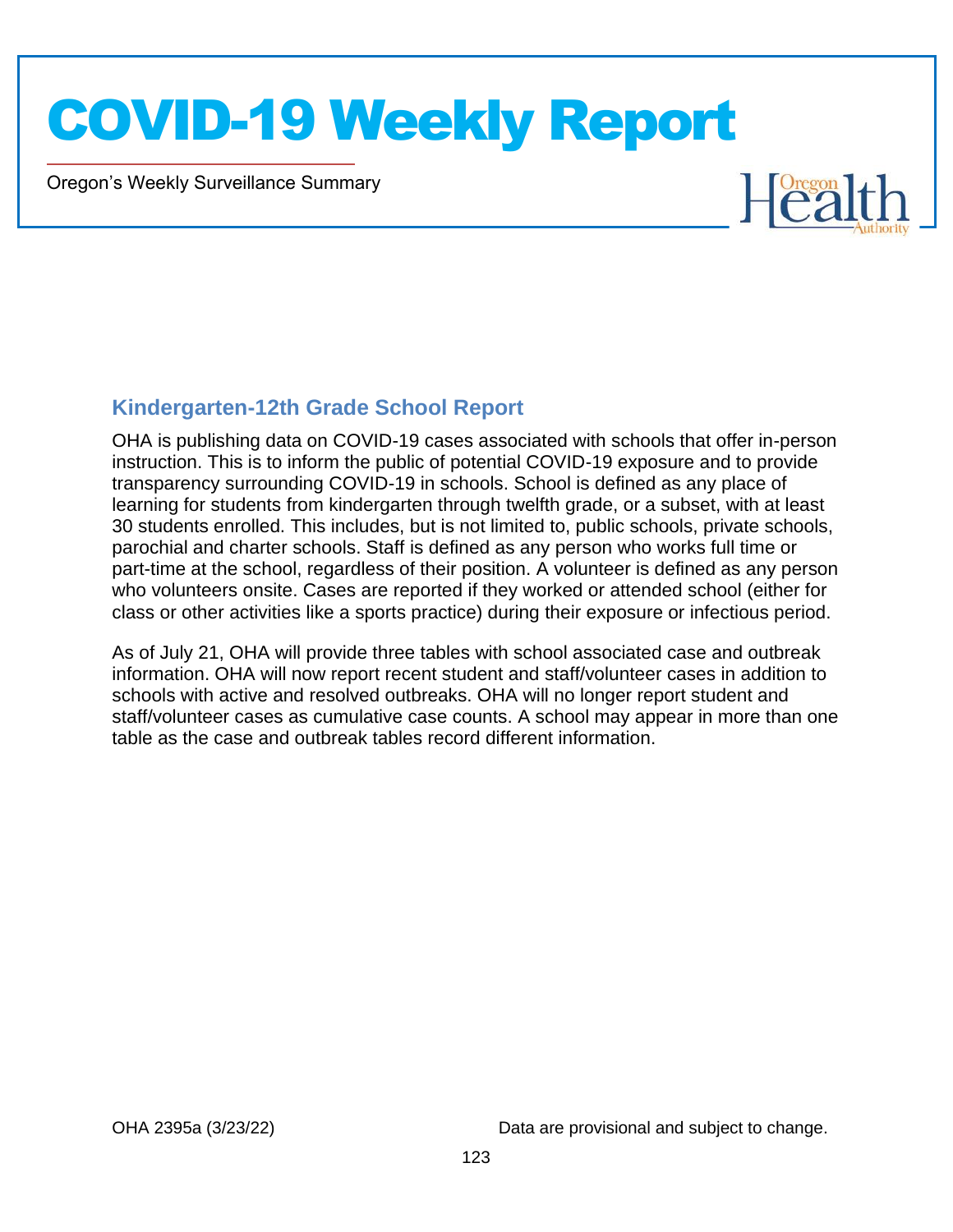Oregon's Weekly Surveillance Summary

Novel Coronavirus (COVID-19)



The July 14 Weekly Outbreak Report has a list of cumulative case counts by school of the 2020-2021 school year and can be found here: https://www.oregon.gov/oha/covid19/Documents/DataReports/Weekly-Outbreak-COVID-19-Report.pdf.

Table 7 below includes all schools that have recent cases, defined as 1 or more cases of COVID-19 in students or staff/volunteers where the most recent onset occurred within the past 28 days. Student and staff/volunteer cases with onset beyond the past 28 days will be removed from the student and staff/volunteer case counts in Table 7. Schools where all cases of COVID-19 have resolved, defined as no new cases in 28 days after the last case's onset, will be removed from the Kindergarten-12th Grade School Report. Previous versions of the report can be found in the archive.

As of September 22, 2021, all cases associated with school outbreaks will be reported in the active (Table 8) and resolved (Table 9) tables. Case counts may include cases who were not at school but are close contacts of those exposed at school. This provides a more accurate picture of the scale of K-12 related outbreaks because they may link to other cases in the community.

Table 8 includes all schools with active outbreaks, defined as 2 or more cases of COVID-19 in students or staff/volunteers that have a shared, defined exposure within a school setting and where the most recent onset occurred within the past 28 days. Schools that have resolved outbreaks, defined as 2 or more cases of COVID-19 in students or staff/volunteers that have a shared, defined exposure within a school setting and where the most recent onset occurred between 28-56 days ago, will be moved to a separate table (Table 9). Schools that have closed outbreaks, defined as 2 or more cases of COVID-19 in students or staff/volunteers that have a shared, defined exposure within a school setting and where the most recent onset occurred more than 56 days ago, will not be included in the Kindergarten-12th Grade School Report. Any suspected school outbreak is required to be reported to the local public health authority (see OAR 333-018-015). Local health department and tribal partners investigate to identify outbreaks in these settings. This list of outbreaks will be updated as investigations continue, and as we learn about epidemiologic links between cases.

#### **Table 7. Recent cases**

*Schools with recent COVID-19 cases (n=176)*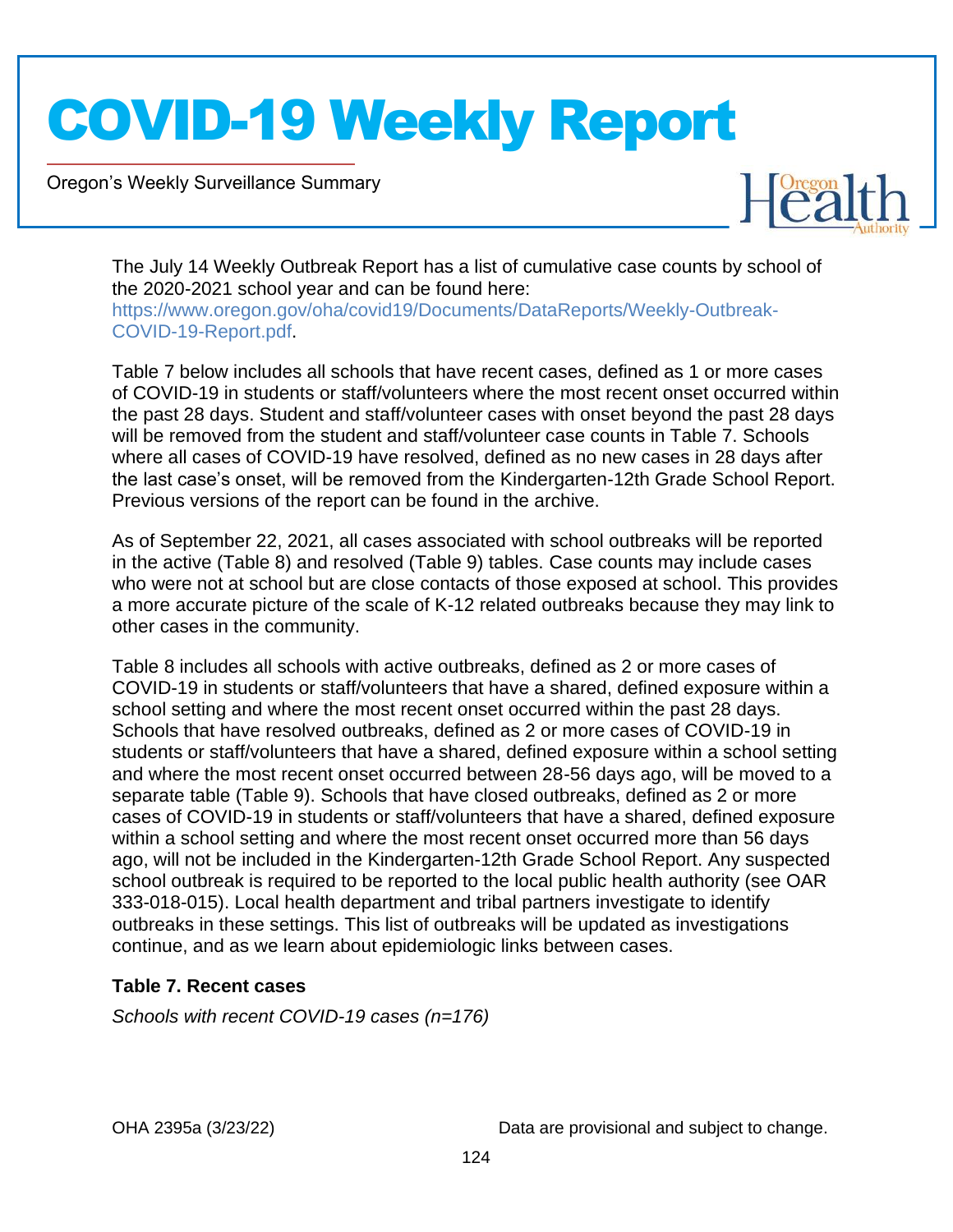Oregon's Weekly Surveillance Summary

Novel Coronavirus (COVID-19)



| <b>School Name</b>                            | <b>Address</b>                                       | County        | <b>Students</b> | Staff/<br>volunteers | <b>Most recent</b><br>onset |
|-----------------------------------------------|------------------------------------------------------|---------------|-----------------|----------------------|-----------------------------|
| Grants Pass High<br>School                    | 830 NE 9th St, Grants<br>Pass, OR 97526              | Josephine     | 10              | 0                    | 2022-03-17                  |
| <b>Ladd Acres</b><br><b>Elementary School</b> | 2425 SE Cornelius<br>Pass Rd, Hillsboro,<br>OR 97123 | Washington    | $\overline{0}$  | 1                    | 2022-03-16                  |
| <b>Ashland High School</b>                    | 201 S Mountain Ave,<br>Ashland, OR 97520             | Jackson       | 1               | $\overline{0}$       | 2022-03-16                  |
| <b>Glide Elementary</b><br>School             | 1477 Glide Loop Dr,<br>Glide, OR 97443               | Douglas       | 1               | $\overline{0}$       | 2022-03-15                  |
| <b>North Marion Middle</b><br>School          | 20246 Grim Rd NE,<br>Aurora, OR 97002                | Marion        | 1               | $\overline{0}$       | 2022-03-15                  |
| <b>Hillsboro High School</b>                  | 3285 SE Rood Bridge<br>Rd, Hillsboro, OR<br>97123    | Washington    | 1               | 0                    | 2022-03-14                  |
| St Helens High School                         | 2375 Gable Rd, St<br><b>Helens, OR 97051</b>         | Columbia      | 3               | 0                    | 2022-03-14                  |
| Plymouth High School                          | 470 N 16th St, St<br><b>Helens, OR 97051</b>         | Columbia      | $\overline{2}$  | $\overline{0}$       | 2022-03-14                  |
| <b>Garfield Elementary</b><br>School          | 1205 NW Garfield<br>Ave, Corvallis, OR<br>97330      | <b>Benton</b> | 3               | 0                    | 2022-03-14                  |
| <b>Linus Pauling Middle</b><br>School         | 1111 NW Cleveland<br>Ave, Corvallis, OR<br>97330     | Benton        | 1               | 0                    | 2022-03-14                  |
| <b>Battle Creek</b><br>Elementary             | 1640 Waln Dr SE,<br>Salem, OR 97306                  | Marion        | $\overline{2}$  | 0                    | 2022-03-14                  |
| <b>River Grove</b><br>Elementary              | 5850 SW McEwan Rd,<br>Lake Oswego, OR<br>97035       | Clackamas     | $\overline{2}$  | $\mathbf 0$          | 2022-03-14                  |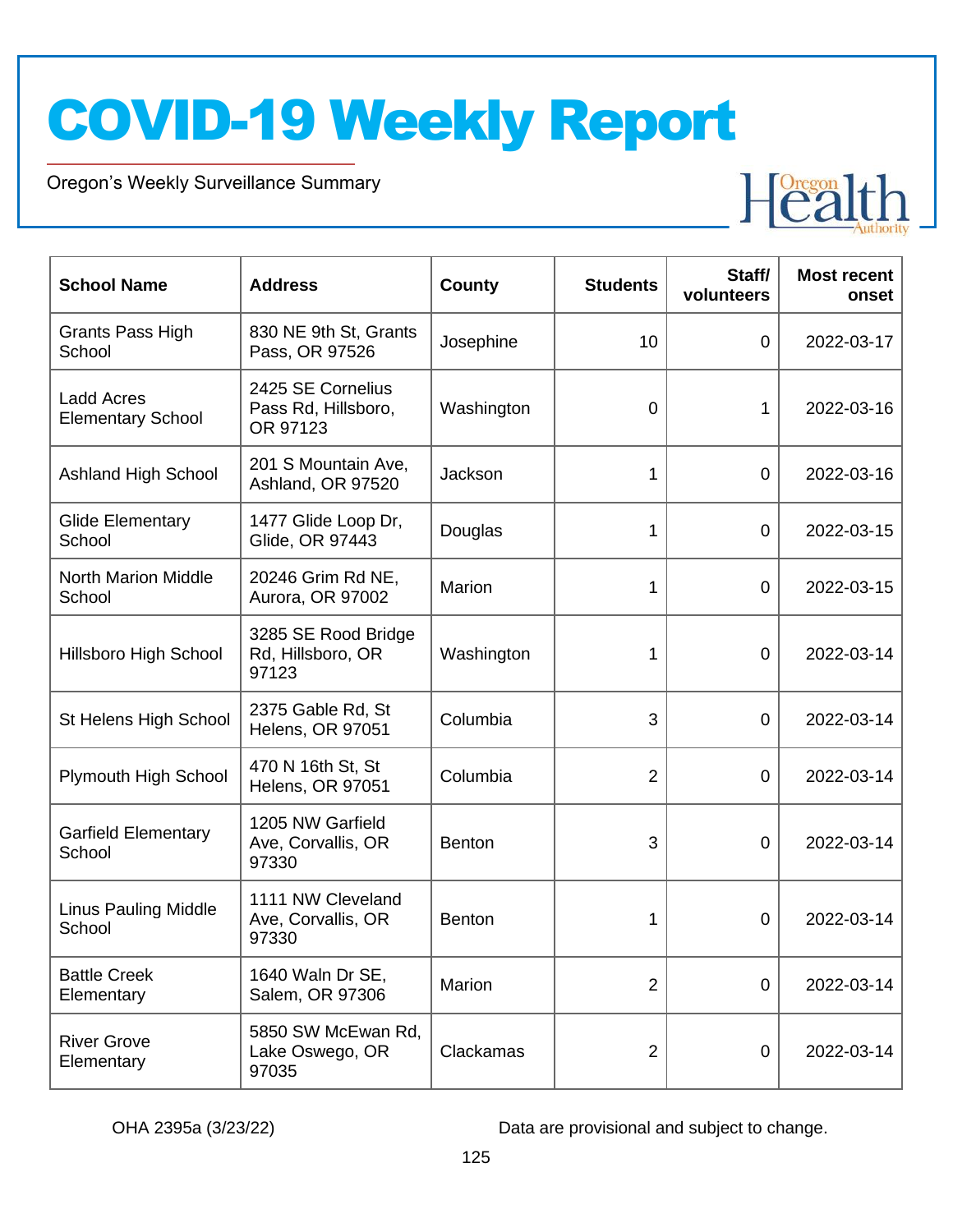Oregon's Weekly Surveillance Summary

Novel Coronavirus (COVID-19)



| <b>School Name</b>                                | <b>Address</b>                                    | <b>County</b> | <b>Students</b> | Staff/<br>volunteers | <b>Most recent</b><br>onset |
|---------------------------------------------------|---------------------------------------------------|---------------|-----------------|----------------------|-----------------------------|
| <b>Bessie Coleman</b><br><b>Elementary School</b> | 3838 NW Walnut Blvd,<br>Corvallis, OR 97330       | Benton        | $\mathbf{1}$    | $\overline{0}$       | 2022-03-13                  |
| Santiam Christian<br><b>Schools</b>               | 7220 NE Arnold Ave,<br>Adair Village, OR<br>97330 | <b>Benton</b> | 1               | $\overline{0}$       | 2022-03-13                  |
| <b>Four Corners</b><br>Elementary                 | 500 Elma Ave SE,<br>Salem, OR 97317               | Marion        | 1               | $\overline{0}$       | 2022-03-13                  |
| <b>Riverside Elementary</b><br>School             | 16303 SE River Rd,<br>Milwaukie, OR 97267         | Clackamas     | 1               | $\overline{0}$       | 2022-03-13                  |
| <b>Riddle Elementary</b><br>School                | 463 Park St, Riddle,<br>OR 97469                  | Douglas       | 1               | 0                    | 2022-03-12                  |
| Lewis and Clark<br><b>Elementary School</b>       | 92179 Lewis and<br>Clark Rd, Astoria, OR<br>97103 | Clatsop       | 1               | $\overline{0}$       | 2022-03-11                  |
| Mae Richardson<br><b>Elementary School</b>        | 200 W Pine St,<br>Central Point, OR<br>97502      | Jackson       | $\overline{2}$  | $\mathbf{1}$         | 2022-03-11                  |
| <b>Harritt Elementary</b>                         | 2112 Linwood St NW,<br>Salem, OR 97304            | Polk          | 1               | $\Omega$             | 2022-03-11                  |
| <b>Griffin Creek</b><br>Elementary                | 2430 Griffin Creek Rd.<br>Medford, OR 97501       | Jackson       | 0               | $\overline{2}$       | 2022-03-11                  |
| South Albany High<br>School                       | 3705 SE Columbus St,<br>Albany, OR 97322          | Linn          | 8               | $\overline{0}$       | 2022-03-11                  |
| <b>Stayton Middle School</b>                      | 1021 Shaff Rd,<br>Stayton, OR 97383               | Marion        | 1               | $\mathbf{1}$         | 2022-03-11                  |
| Kellogg Middle School                             | 3330 SE 69th Ave,<br>Portland, OR 97206           | Multnomah     | 0               | 1                    | 2022-03-11                  |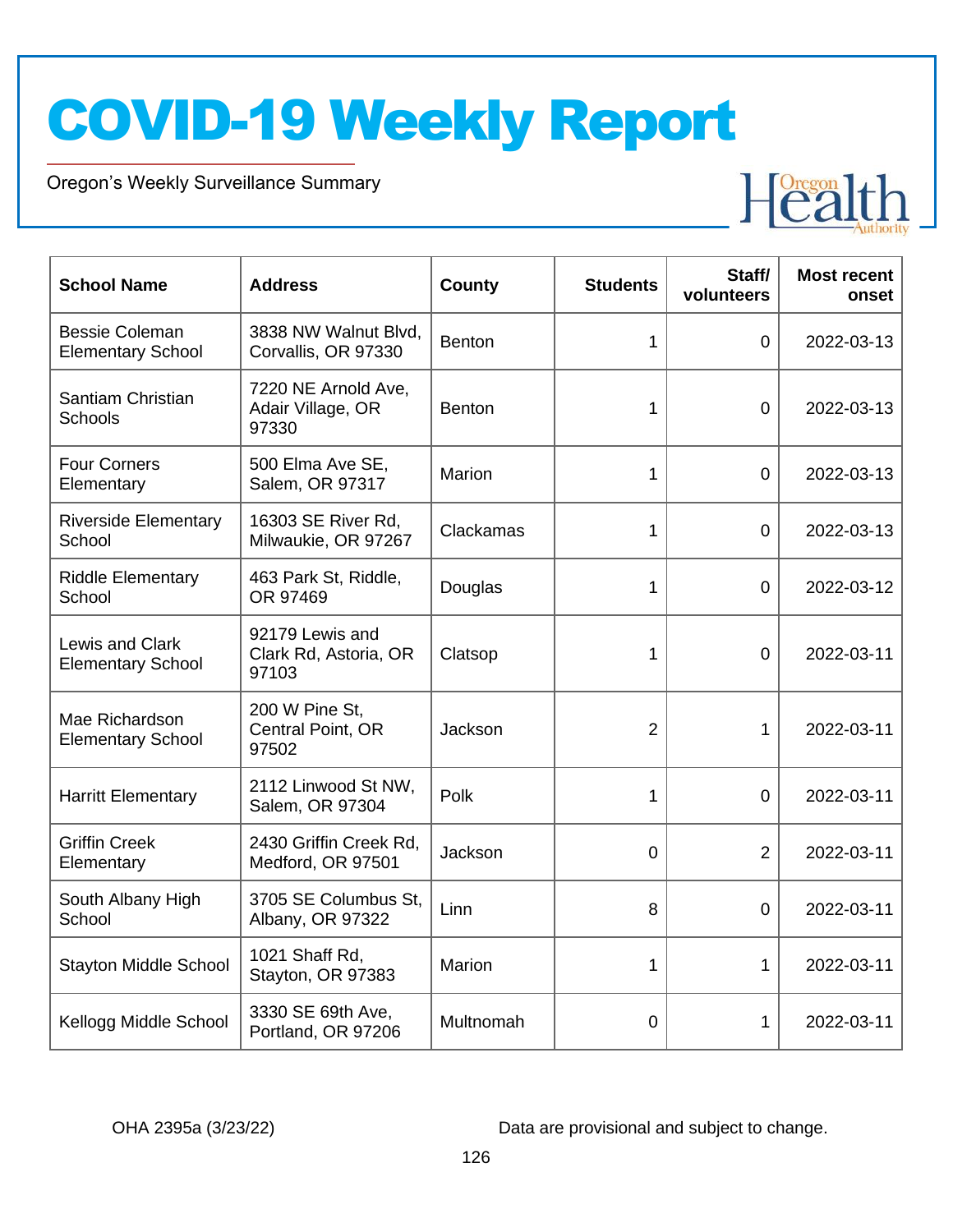Oregon's Weekly Surveillance Summary

Novel Coronavirus (COVID-19)



| <b>School Name</b>                              | <b>Address</b>                                           | County    | <b>Students</b> | Staff/<br>volunteers | <b>Most recent</b><br>onset |
|-------------------------------------------------|----------------------------------------------------------|-----------|-----------------|----------------------|-----------------------------|
| <b>Corbett Grade School</b>                     | 35800 E Hist<br>Columbia River Hwy,<br>Corbett, OR 97019 | Multnomah | 1               | 0                    | 2022-03-11                  |
| <b>Tillamook High School</b>                    | 2605 12th St,<br>Tillamook, OR 97141                     | Tillamook | 1               | 0                    | 2022-03-10                  |
| <b>Patton Middle School</b>                     | 1175 NE 19th St,<br>McMinnville, OR<br>97128             | Yamhill   | 1               | 0                    | 2022-03-10                  |
| Rogue River<br>Junior/Senior High<br>School     | 1898 E Evans Creek<br>Rd, Rogue River, OR<br>97537       | Jackson   | $\overline{2}$  | $\overline{0}$       | 2022-03-10                  |
| The Siskiyou School                             | 631 Clay St, Ashland,<br>OR 97520                        | Jackson   | 0               | $\mathbf{1}$         | 2022-03-10                  |
| West Albany High<br>School                      | 2100 Elm St SW,<br>Albany, OR 97321                      | Linn      | 5               | $\Omega$             | 2022-03-10                  |
| <b>Robert Frost</b><br><b>Elementary School</b> | 201 Westfield St,<br>Silverton, OR 97381                 | Marion    | 1               | $\overline{0}$       | 2022-03-10                  |
| McKay High School                               | 2440 Lancaster Dr<br>NE, Salem, OR 97305                 | Marion    | $\overline{2}$  | 0                    | 2022-03-10                  |
| Dry Hollow<br><b>Elementary School</b>          | 1314 E 19th St, The<br>Dalles, OR 97058                  | Wasco     | $\overline{2}$  | $\overline{0}$       | 2022-03-09                  |
| <b>Sunset School</b>                            | 245 S Cammann St,<br>Coos Bay, OR 97420                  | Coos      | 1               | $\overline{0}$       | 2022-03-09                  |
| <b>Riverview School</b>                         | 1011 Mountain River<br>Dr, Lebanon, OR<br>97355          | Linn      | 1               | $\overline{0}$       | 2022-03-09                  |
| <b>Ashland Middle</b><br>School                 | 100 Walker Ave,<br>Ashland, OR 97520                     | Jackson   | 1               | $\overline{0}$       | 2022-03-09                  |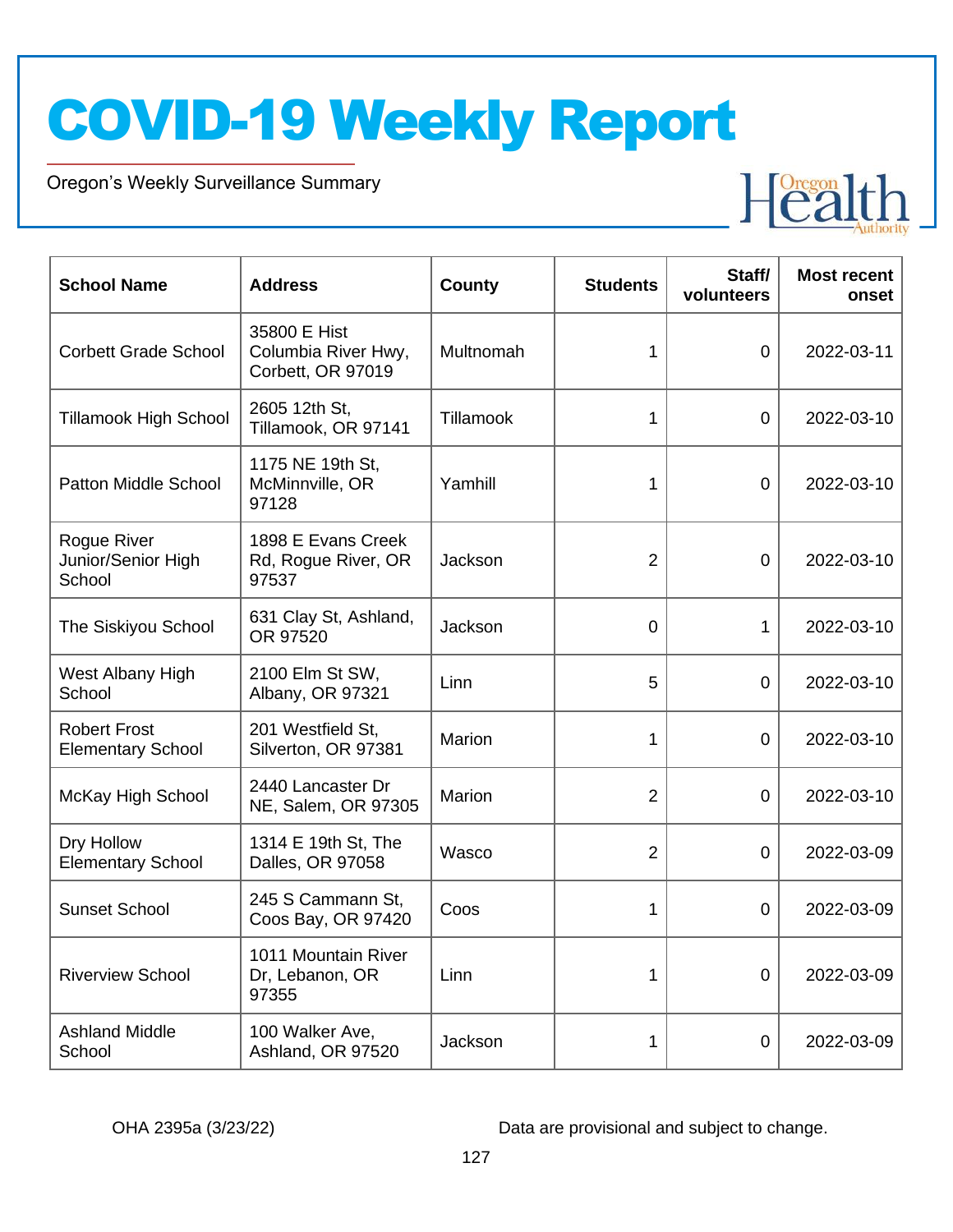Oregon's Weekly Surveillance Summary

Novel Coronavirus (COVID-19)



| <b>School Name</b>                                  | <b>Address</b>                                  | County    | <b>Students</b> | Staff/<br>volunteers | <b>Most recent</b><br>onset |
|-----------------------------------------------------|-------------------------------------------------|-----------|-----------------|----------------------|-----------------------------|
| Lone Pine Elementary<br>School                      | 3158 Lone Pine Rd,<br>Medford, OR 97504         | Jackson   | 1               | $\overline{0}$       | 2022-03-09                  |
| <b>Gilham Elementary</b><br>School                  | 3307 Honeywood St,<br>Eugene, OR 97408          | Lane      | 1               | 0                    | 2022-03-09                  |
| <b>Beatrice Morrow</b><br><b>Cannady Elementary</b> | 18031 SE Vogel Rd,<br>Happy Valley, OR<br>97089 | Clackamas | $\overline{2}$  | 0                    | 2022-03-09                  |
| North High School                                   | 765 14th St NE,<br>Salem, OR 97301              | Marion    | 3               | 1                    | 2022-03-09                  |
| South Salem High<br>School                          | 1910 Church St SE,<br>Salem, OR 97302           | Marion    | 1               | $\overline{0}$       | 2022-03-09                  |
| <b>Wilbur Rowe Middle</b><br>School                 | 3606 SE Lake Rd,<br>Milwaukie, OR 97222         | Clackamas | $\overline{2}$  | $\overline{0}$       | 2022-03-09                  |
| <b>Central High School</b>                          | 1530 Monmouth St,<br>Independence, OR<br>97351  | Polk      | 8               | $\mathbf 0$          | 2022-03-08                  |
| <b>Pioneer School</b>                               | 500 N 5th St.<br>Lebanon, OR 97355              | Linn      | 1               | 0                    | 2022-03-08                  |
| Linwood<br>Elementary/Sojourner<br>School           | 11909 SE Linwood<br>Ave, Milwaukie, OR<br>97222 | Clackamas | 1               | $\overline{0}$       | 2022-03-08                  |
| Lot Whitcomb<br><b>Elementary School</b>            | 7400 SE Thompson<br>Rd, Milwaukie, OR<br>97222  | Clackamas | $\overline{2}$  | $\mathbf 0$          | 2022-03-08                  |
| <b>Stayton Elementary</b><br>School                 | 875 N 3rd, Stayton,<br>OR 97383                 | Marion    | 1               | 3                    | 2022-03-08                  |
| <b>Colonel Wright</b><br><b>Elementary School</b>   | 610 W 14th St, The<br>Dalles, OR 97058          | Wasco     | 1               | 0                    | 2022-03-07                  |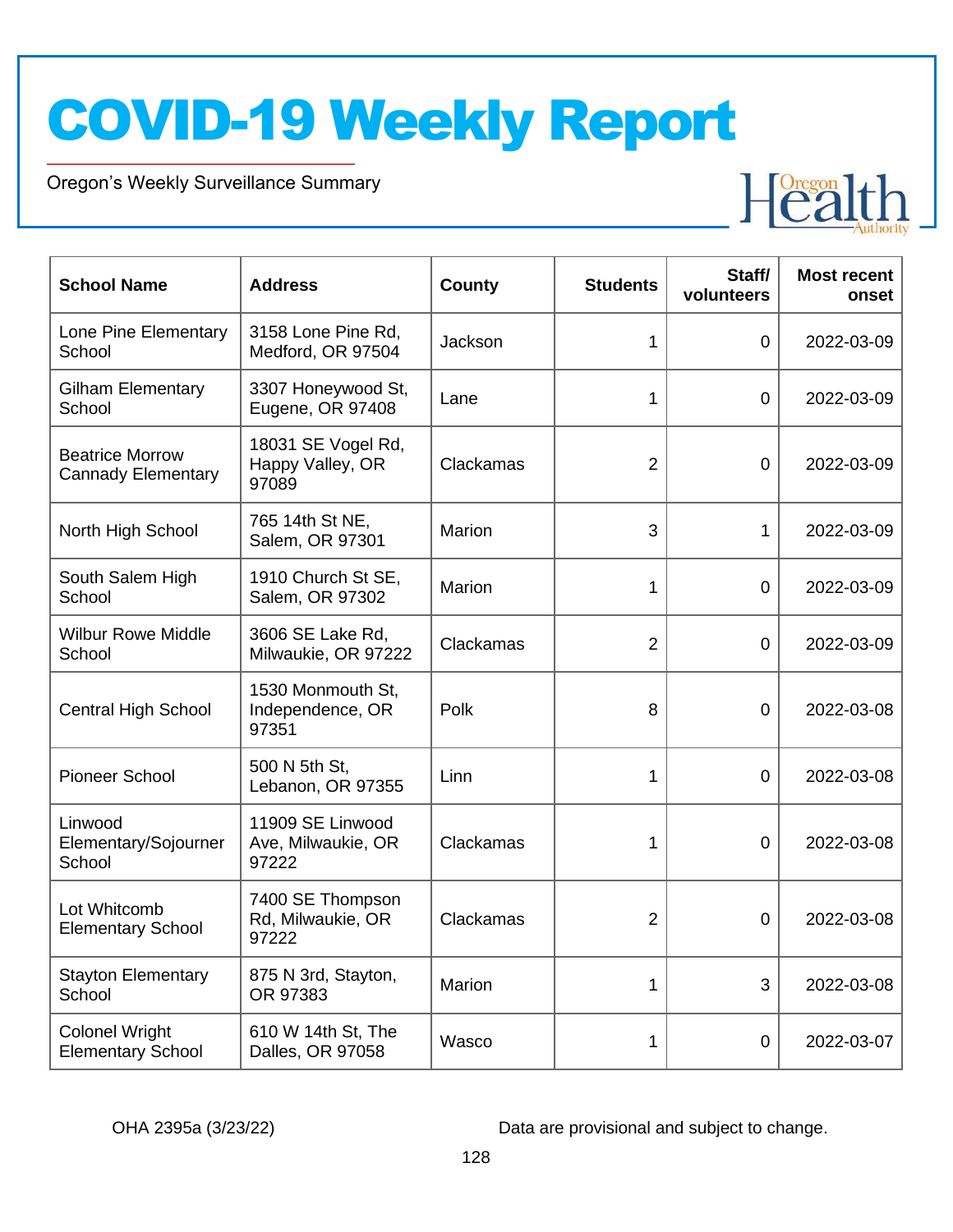Oregon's Weekly Surveillance Summary

Novel Coronavirus (COVID-19)



| <b>School Name</b>                     | <b>Address</b>                                | <b>County</b>    | <b>Students</b> | Staff/<br>volunteers | <b>Most recent</b><br>onset |
|----------------------------------------|-----------------------------------------------|------------------|-----------------|----------------------|-----------------------------|
| M.A. Lynch<br><b>Elementary School</b> | 1314 SW Kalama Ave,<br>Redmond, OR 97756      | <b>Deschutes</b> | 1               | $\overline{0}$       | 2022-03-07                  |
| <b>Tumalo Community</b><br>School      | 19835 2nd St, Bend,<br>OR 97703               | <b>Deschutes</b> | 1               | $\overline{0}$       | 2022-03-07                  |
| <b>Hucrest Elementary</b><br>School    | 1810 NW Kline St,<br>Roseburg, OR 97471       | Douglas          | 1               | 0                    | 2022-03-07                  |
| South Middle School                    | 350 W Harbeck Rd,<br>Grants Pass, OR<br>97527 | Josephine        | $\overline{2}$  | 0                    | 2022-03-07                  |
| Lincoln Savage Middle<br>School        | 8551 New Hope Rd,<br>Grants Pass, OR<br>97527 | Josephine        | 1               | 1                    | 2022-03-07                  |
| <b>Madison Middle</b><br>School        | 875 Wilkes Dr,<br>Eugene, OR 97404            | Lane             | $\Omega$        | 1                    | 2022-03-07                  |
| Silverton High School                  | 1456 Pine St.<br>Silverton, OR 97381          | Marion           | $\mathbf{1}$    | $\overline{0}$       | 2022-03-07                  |
| <b>Agnes Stewart Middle</b><br>School  | 900 S 32nd St,<br>Springfield, OR 97478       | Lane             | 1               | 0                    | 2022-03-06                  |
| Valor Middle School                    | 450 Parr Rd,<br>Woodburn, OR 97071            | Marion           | 3               | 1                    | 2022-03-06                  |
| <b>Eastwood Elementary</b><br>School   | 2550 SE Waldon Ave,<br>Roseburg, OR 97470     | Douglas          | 1               | $\mathbf 0$          | 2022-03-06                  |
| <b>Wildcat Elementary</b><br>School    | 2701 NW Satinwood,<br>Corvallis, OR 97330     | <b>Benton</b>    | $\overline{2}$  | 0                    | 2022-03-06                  |
| <b>Shady Cove School</b>               | 37 Schoolhouse Ln,<br>Shady Cove, OR<br>97539 | Jackson          | $\mathbf 0$     | $\overline{2}$       | 2022-03-06                  |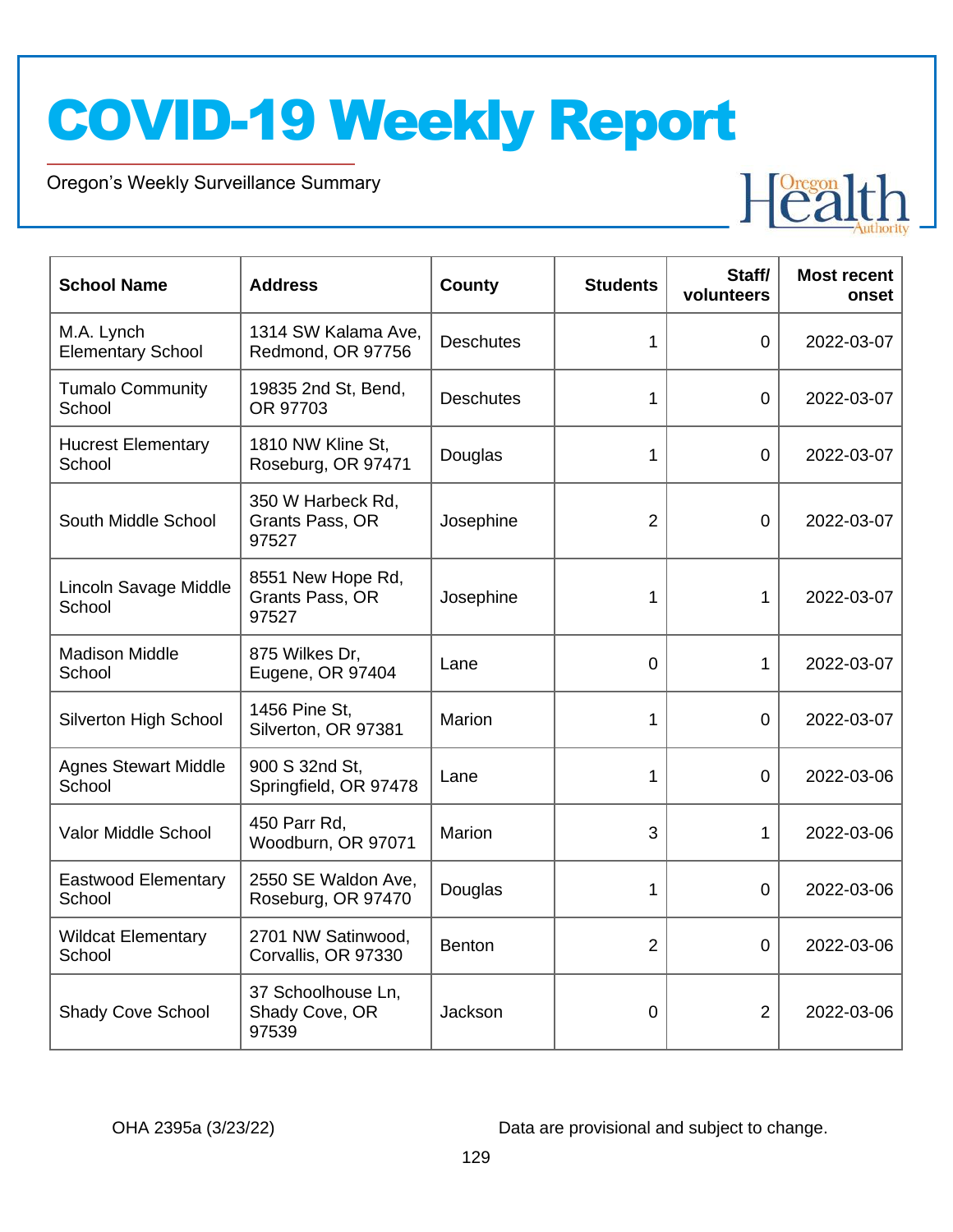Oregon's Weekly Surveillance Summary

Novel Coronavirus (COVID-19)



| <b>School Name</b>                        | <b>Address</b>                                     | <b>County</b> | <b>Students</b> | Staff/<br>volunteers | <b>Most recent</b><br>onset |
|-------------------------------------------|----------------------------------------------------|---------------|-----------------|----------------------|-----------------------------|
| North Valley High<br>School               | 6741 Monument Dr,<br>Grants Pass, OR<br>97526      | Josephine     | 4               | $\overline{2}$       | 2022-03-06                  |
| Southern Oregon<br><b>Success Academy</b> | 345 Merlin Rd, Merlin,<br>OR 97532                 | Josephine     | $\overline{0}$  | $\mathbf{1}$         | 2022-03-06                  |
| Adrienne C. Nelson<br><b>High School</b>  | 14897 SE Parklane<br>Dr, Happy Valley, OR<br>97015 | Clackamas     | $\overline{2}$  | 0                    | 2022-03-06                  |
| Milwaukie El Puente<br>Elementary         | 11250 SE 27th Ave,<br>Milwaukie, OR 97222          | Clackamas     | $\overline{2}$  | 1                    | 2022-03-05                  |
| Shasta Elementary<br>School               | 1951 Madison St,<br>Klamath Falls, OR<br>97603     | Klamath       | 1               | 0                    | 2022-03-05                  |
| North Albany Middle<br>School             | 1205 North Albany Rd<br>NW, Albany, OR<br>97321    | <b>Benton</b> | 5               | $\overline{0}$       | 2022-03-05                  |
| <b>Santiam Elementary</b><br>School       | 450 SW Evergreen St,<br>Mill City, OR 97360        | Linn          | 1               | $\overline{0}$       | 2022-03-05                  |
| <b>Auburn Elementary</b><br>School        | 4612 Auburn Rd NE,<br>Salem, OR 97301              | Marion        | $\overline{0}$  | 1                    | 2022-03-05                  |
| <b>Stayton High School</b>                | 757 W Locust St,<br>Stayton, OR 97383              | Marion        | 1               | $\mathbf{1}$         | 2022-03-05                  |
| LaCreole Middle<br>School                 | 701 SE LaCreole Dr,<br>Dallas, OR 97338            | Polk          | 1               | 0                    | 2022-03-05                  |
| <b>East Elementary</b><br>School          | 3905 Alder Ln,<br>Tillamook, OR 97141              | Tillamook     | 1               | $\overline{0}$       | 2022-03-04                  |
| <b>Liberty Elementary</b><br>School       | 1700 9th St,<br>Tillamook, OR 97141                | Tillamook     | 1               | $\mathbf 0$          | 2022-03-04                  |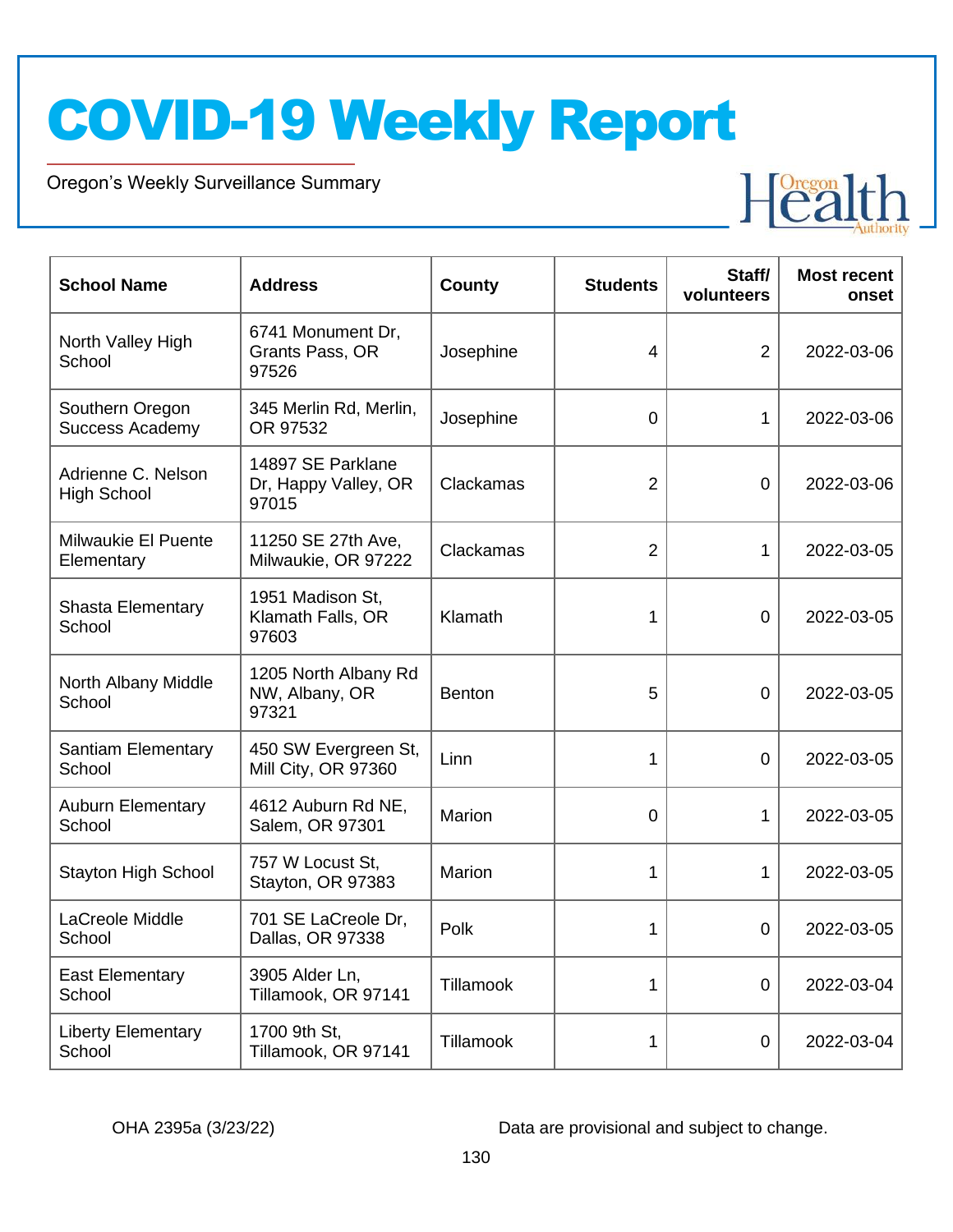Oregon's Weekly Surveillance Summary

Novel Coronavirus (COVID-19)



| <b>School Name</b>                                 | <b>Address</b>                                    | <b>County</b> | <b>Students</b> | Staff/<br>volunteers | <b>Most recent</b><br>onset |
|----------------------------------------------------|---------------------------------------------------|---------------|-----------------|----------------------|-----------------------------|
| North Bay Elementary<br>School                     | 93670 Viking Ln,<br>North Bend, OR<br>97459       | Coos          | $\overline{2}$  | $\overline{0}$       | 2022-03-04                  |
| <b>North Bend Middle</b><br>School                 | 1500 16th St, North<br>Bend, OR 97459             | Coos          | 1               | $\Omega$             | 2022-03-04                  |
| <b>Bellview Elementary</b><br>School               | 1070 Tolman Creek<br>Rd, Ashland, OR<br>97520     | Jackson       | 3               | $\mathbf 0$          | 2022-03-04                  |
| Manzanita Elementary                               | 310 San Francisco St,<br>Grants Pass, OR<br>97526 | Josephine     | 1               | $\overline{0}$       | 2022-03-04                  |
| Oakdale Heights<br><b>Elementary School</b>        | 1375 SW Maple St,<br>Dallas, OR 97338             | Polk          | $\overline{2}$  | $\overline{0}$       | 2022-03-04                  |
| Coquille Junior/Senior<br>High                     | 499 W Central Blvd,<br>Coquille, OR 97423         | Coos          | 1               | 0                    | 2022-03-03                  |
| <b>Ash Creek Elementary</b>                        | 1360 N 16th St,<br>Monmouth, OR 97361             | Polk          | $\overline{2}$  | $\Omega$             | 2022-03-03                  |
| <b>Corvallis High School</b>                       | 1400 NW Buchanan<br>Ave, Corvallis, OR<br>97330   | <b>Benton</b> | 1               | 0                    | 2022-03-03                  |
| McLoughlin Middle<br>School                        | 320 W Second St,<br>Medford, OR 97501             | Jackson       | $\Omega$        | $\mathbf{1}$         | 2022-03-03                  |
| Winter Lakes High<br>School                        | 180 N Baxter,<br>Coquille, OR 97423               | Coos          | 1               | $\overline{0}$       | 2022-03-03                  |
| <b>Career Technical</b><br><b>Education Center</b> | 3501 Portland Road<br>NE, Salem, OR 97301         | Marion        | $\overline{0}$  | 2                    | 2022-03-03                  |
| <b>Toledo Elementary</b><br>School                 | 600 SE Sturdevant<br>Rd, Toledo, OR 97391         | Lincoln       | 1               | $\overline{0}$       | 2022-03-03                  |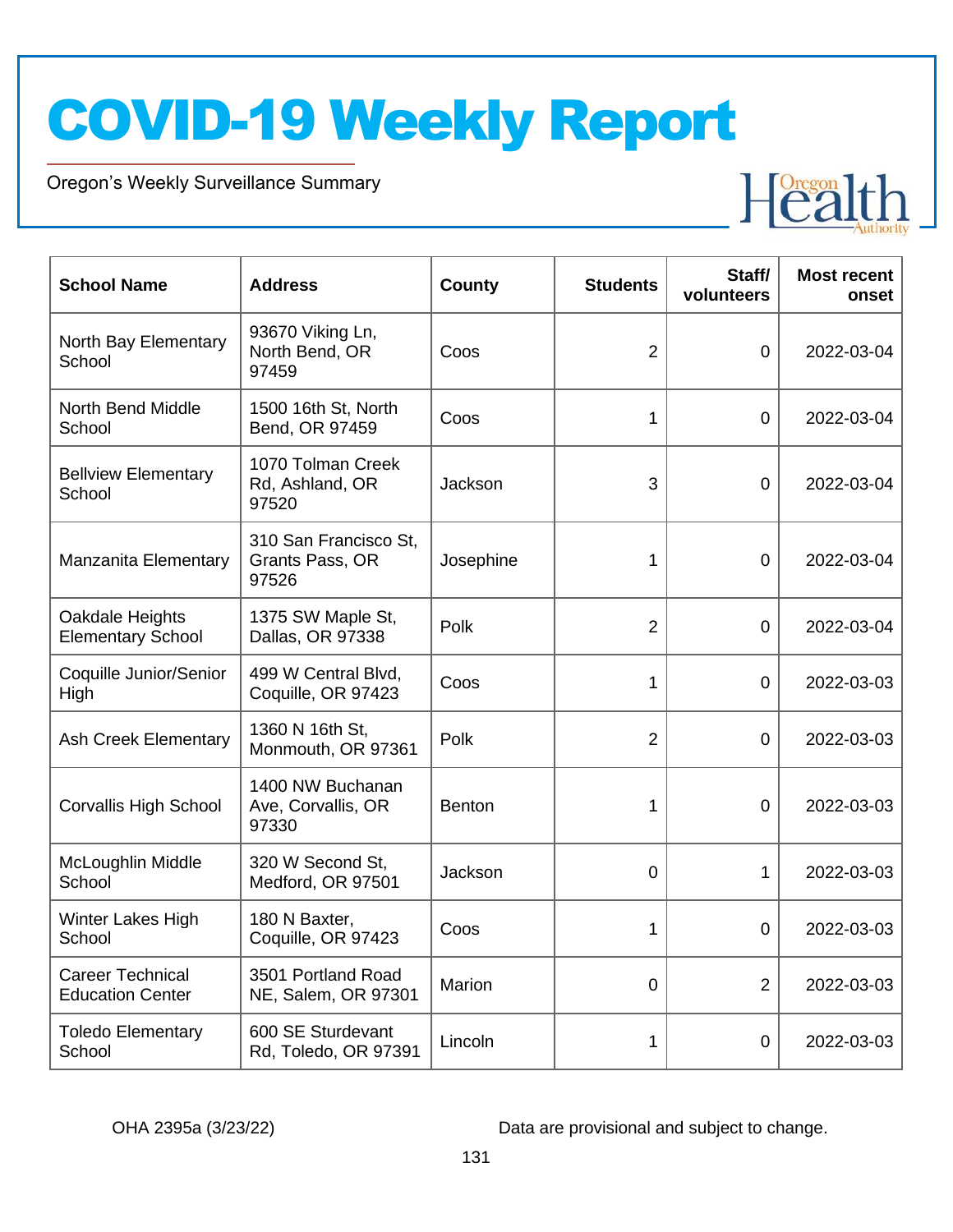Oregon's Weekly Surveillance Summary

Novel Coronavirus (COVID-19)



| <b>School Name</b>                               | <b>Address</b>                                    | County        | <b>Students</b> | Staff/<br>volunteers | <b>Most recent</b><br>onset |
|--------------------------------------------------|---------------------------------------------------|---------------|-----------------|----------------------|-----------------------------|
| North Albany<br><b>Elementary School</b>         | 815 Thornton Lake Dr<br>NW, Albany, OR<br>97321   | <b>Benton</b> | 1               | 0                    | 2022-03-03                  |
| <b>Cascades Elementary</b><br>School             | 2163 S 7th St,<br>Lebanon, OR 97355               | Linn          | 3               | 0                    | 2022-03-03                  |
| Estacada Middle<br>School                        | 500 NE Main St,<br>Estacada, OR 97023             | Clackamas     | $\overline{2}$  | $\mathbf 0$          | 2022-03-02                  |
| Alsea Charter School                             | 301 S 3rd St, Alsea,<br>OR 97324                  | <b>Benton</b> | $\overline{2}$  | 1                    | 2022-03-02                  |
| Brookings-Harbor<br><b>High School</b>           | 625 Pioneer Rd,<br>Brookings, OR 97415            | Curry         | $\overline{2}$  | $\mathbf 0$          | 2022-03-02                  |
| <b>Mountain View</b><br><b>Elementary School</b> | 340 NE Granger Ave,<br>Corvallis, OR 97330        | <b>Benton</b> | 1               | $\overline{0}$       | 2022-03-02                  |
| South Medford High<br>School                     | 1551 Cunningham<br>Ave, Medford, OR<br>97501      | Jackson       | 1               | 0                    | 2022-03-02                  |
| North Middle School                              | 1725 NW Highland<br>Ave, Grants Pass, OR<br>97526 | Josephine     | 3               | 0                    | 2022-03-02                  |
| <b>Timber Ridge School</b>                       | 373 Timber Ridge St<br>NE, Albany, OR 97322       | Linn          | 1               | 0                    | 2022-03-02                  |
| <b>Briggs Middle School</b>                      | 2355 Yolanda Ave,<br>Springfield, OR 97477        | Lane          | 1               | $\mathbf 0$          | 2022-03-02                  |
| <b>Hayesville Elementary</b><br>School           | 4545 Ward Dr NE,<br>Salem, OR 97305               | Marion        | 1               | 0                    | 2022-03-02                  |
| <b>Whiteaker Middle</b><br>School                | 1605 Lockhaven Dr<br>NE, Keizer, OR 97303         | Marion        | 1               | 0                    | 2022-03-02                  |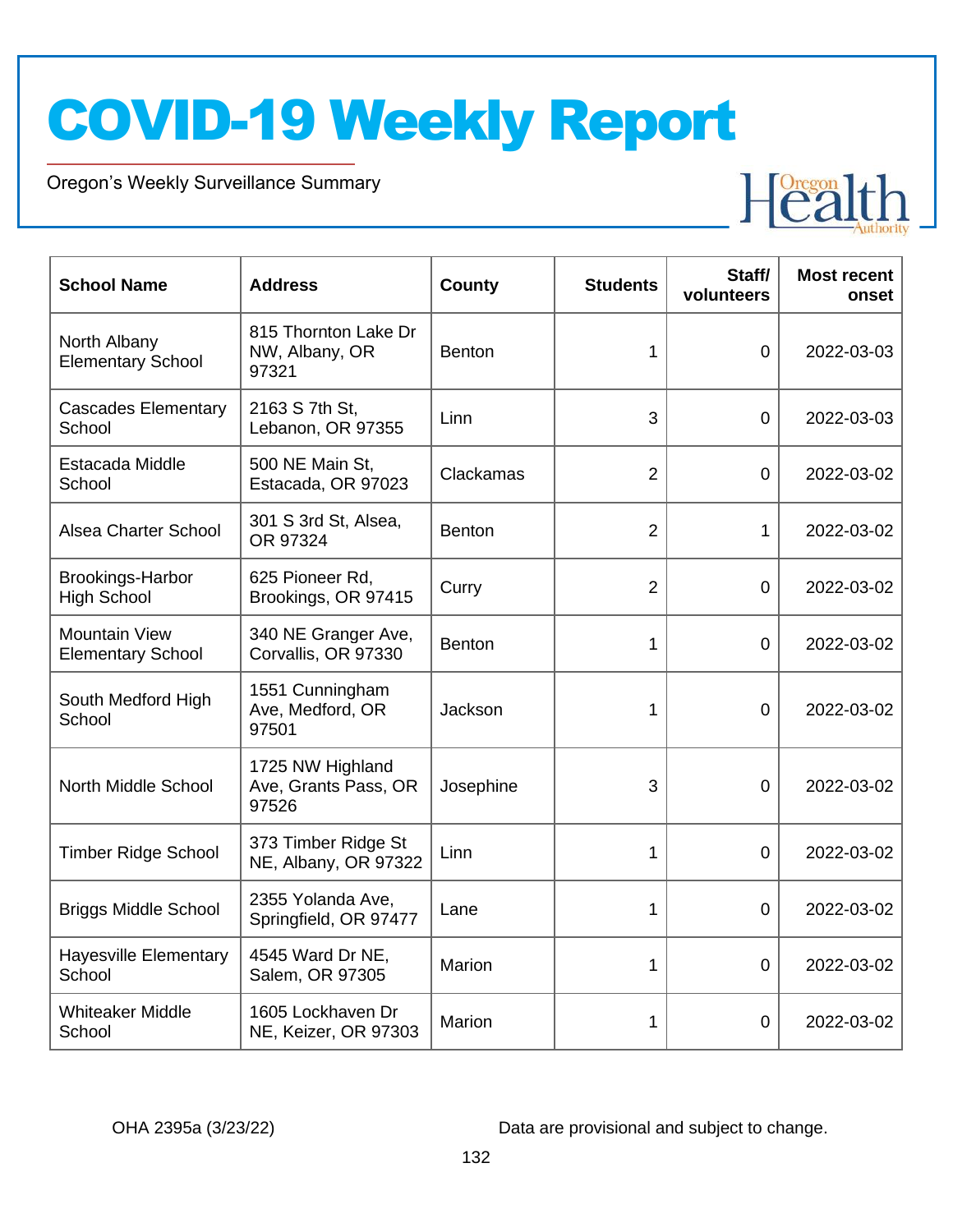Oregon's Weekly Surveillance Summary

Novel Coronavirus (COVID-19)



| <b>School Name</b>                    | <b>Address</b>                                      | County        | <b>Students</b> | Staff/<br>volunteers | <b>Most recent</b><br>onset |
|---------------------------------------|-----------------------------------------------------|---------------|-----------------|----------------------|-----------------------------|
| Oregon City High<br>School            | 19761 S Beavercreek<br>Rd, Oregon City, OR<br>97045 | Clackamas     | $\overline{2}$  | $\overline{0}$       | 2022-03-01                  |
| <b>Oakland Elementary</b><br>School   | 499 NE Spruce St,<br>Oakland, OR 97462              | Douglas       | 1               | $\overline{0}$       | 2022-03-01                  |
| <b>Fir Grove Elementary</b><br>School | 1360 W Harvard Ave,<br>Roseburg, OR 97471           | Douglas       | 1               | 1                    | 2022-03-01                  |
| <b>Cheldelin Middle</b><br>School     | 987 Conifer Blvd NE,<br>Corvallis, OR 97330         | <b>Benton</b> | $\overline{2}$  | $\overline{0}$       | 2022-03-01                  |
| St. Mary's School                     | 816 Black Oak Dr,<br>Medford, OR 97504              | Jackson       | 1               | 0                    | 2022-03-01                  |
| Mari-Linn School                      | 641 5th St, Lyons, OR<br>97358                      | Linn          | $\overline{0}$  | $\mathbf{1}$         | 2022-03-01                  |
| <b>Waldo Middle School</b>            | 2805 Lansing Ave NE,<br>Salem, OR 97301             | Marion        | 1               | $\overline{0}$       | 2022-03-01                  |
| <b>Chenowith Elementary</b><br>School | 922 Chenowith Loop<br>Rd, The Dalles, OR<br>97058   | Wasco         | 1               | $\overline{0}$       | 2022-02-28                  |
| Scappoose High<br>School              | 33700 SE High School<br>Way, Scappoose, OR<br>97056 | Columbia      | 1               | $\overline{0}$       | 2022-02-28                  |
| <b>Talent Middle School</b>           | 102 Christian Ave,<br>Talent, OR 97540              | Jackson       | $\mathbf 0$     | $\overline{2}$       | 2022-02-28                  |
| <b>Central Point</b><br>Elementary    | 450 S 4th St, Central<br>Point, OR 97502            | Jackson       | 1               | 0                    | 2022-02-28                  |
| <b>Madras High School</b>             | 390 SE 10th St,<br>Madras, OR 97741                 | Jefferson     | 1               | 0                    | 2022-02-28                  |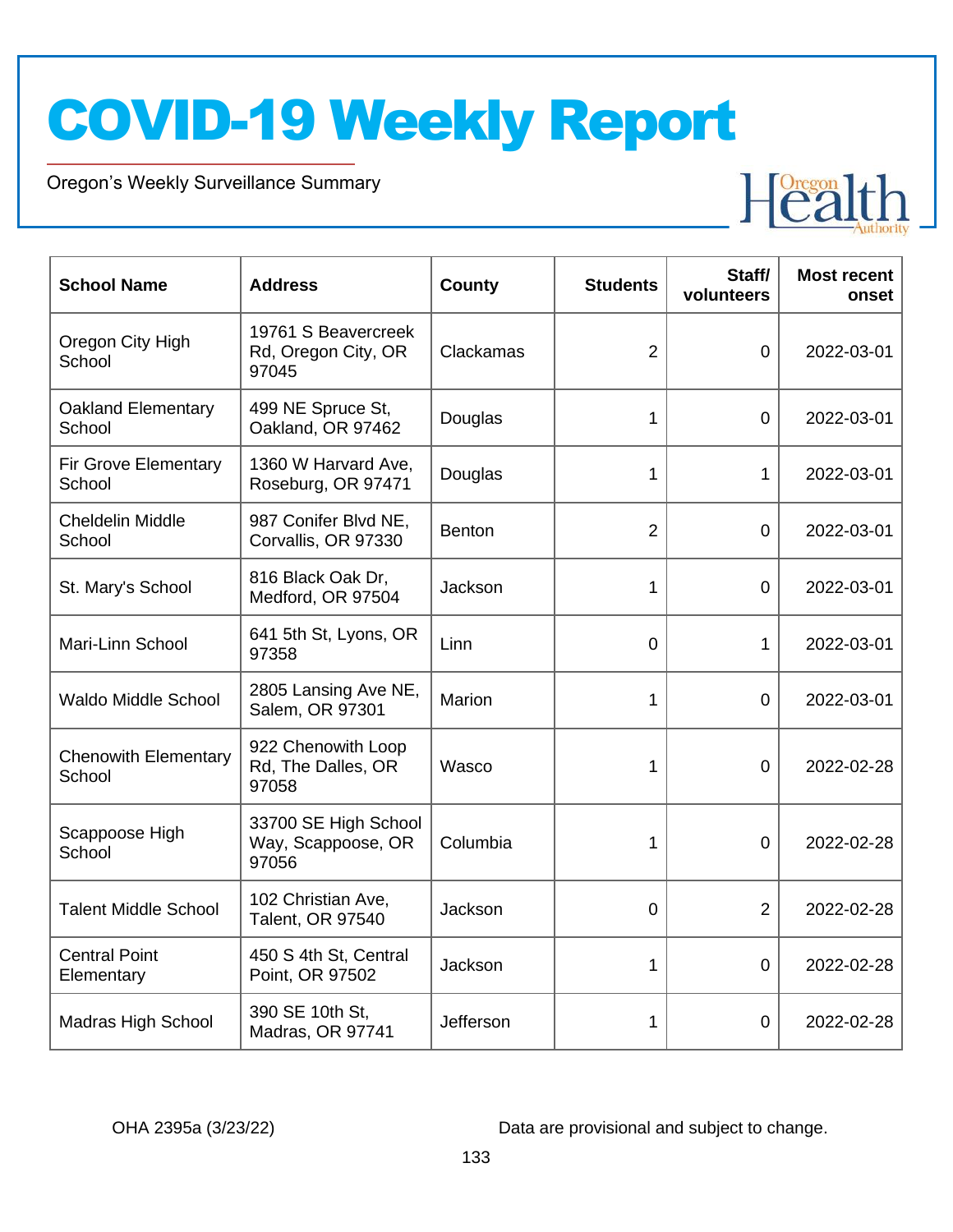Oregon's Weekly Surveillance Summary

Novel Coronavirus (COVID-19)



| <b>School Name</b>                                 | <b>Address</b>                                 | <b>County</b> | <b>Students</b> | Staff/<br>volunteers | <b>Most recent</b><br>onset |
|----------------------------------------------------|------------------------------------------------|---------------|-----------------|----------------------|-----------------------------|
| <b>Riverside Elementary</b><br>School              | 1200 SE Harvey Dr,<br>Grants Pass, OR<br>97526 | Josephine     | 3               | $\mathbf 0$          | 2022-02-28                  |
| Keno Elementary<br>School                          | 11110 Keno-Worden<br>Rd, Keno, OR 97627        | Klamath       | 1               | $\mathbf 0$          | 2022-02-28                  |
| <b>Falcon Heights</b><br><b>Alternative School</b> | 8205 Hwy 39, Klamath<br>Falls, OR 97603        | Klamath       | 1               | $\mathbf 0$          | 2022-02-28                  |
| Oak Grove<br><b>Elementary School</b>              | 1500 Oak Grove Dr<br>NW, Albany, OR<br>97321   | <b>Benton</b> | 1               | $\mathbf 0$          | 2022-02-28                  |
| <b>Waverly Elementary</b><br>School                | 425 Columbus St SE,<br>Albany, OR 97321        | Linn          | $\mathbf 0$     | 1                    | 2022-02-28                  |
| <b>Silverton Middle</b><br>School                  | 714 Schlador St,<br>Silverton, OR 97381        | Marion        | 1               | 1                    | 2022-02-28                  |
| <b>Sublimity School</b>                            | 431 E Main St,<br>Sublimity, OR 97385          | Marion        | $\overline{0}$  | 1                    | 2022-02-28                  |
| <b>Whitworth Elementary</b><br>School              | 1151 SE Miller Ave,<br>Dallas, OR 97338        | Polk          | 1               | $\mathbf 0$          | 2022-02-28                  |
| Kalmiopsis<br><b>Elementary School</b>             | 650 Easy St,<br>Brookings, OR 97415            | Curry         | 3               | $\overline{0}$       | 2022-02-27                  |
| Lincoln Middle School                              | 499 NE Spruce St,<br>Oakland, OR 97462         | Douglas       | 1               | $\overline{0}$       | 2022-02-27                  |
| Roseburg High School                               | 400 Harvard Ave,<br>Roseburg, OR 97470         | Douglas       | 2               | $\mathbf 0$          | 2022-02-27                  |
| <b>Hoover Elementary</b><br>School                 | 2323 Siskiyou Blvd,<br>Medford, OR 97504       | Jackson       | 1               | $\overline{0}$       | 2022-02-27                  |
| Monroe Middle School                               | 2800 Bailey Ln,<br>Eugene, OR 97401            | Lane          | 1               | $\mathbf 0$          | 2022-02-27                  |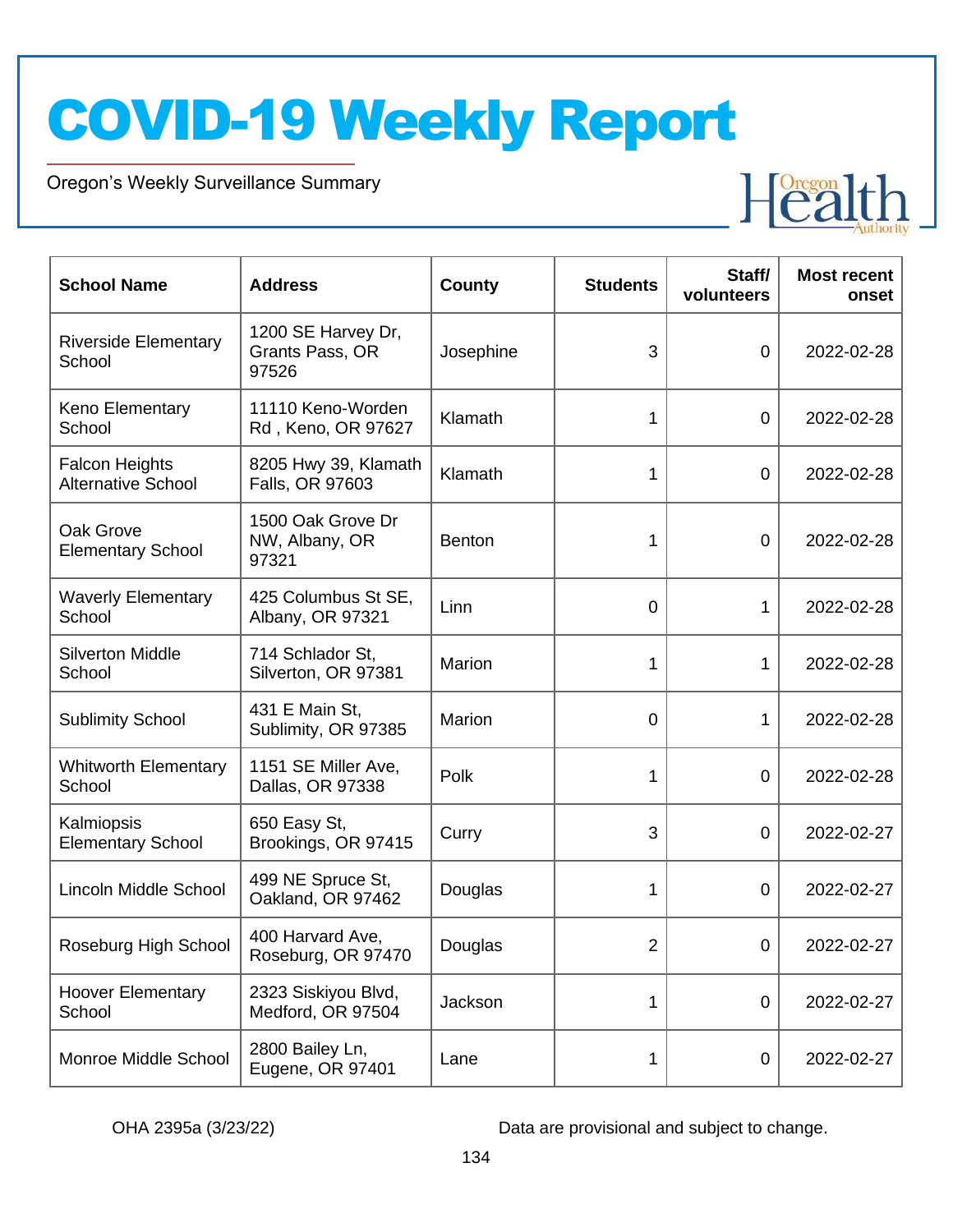Oregon's Weekly Surveillance Summary

Novel Coronavirus (COVID-19)



| <b>School Name</b>                               | <b>Address</b>                                   | <b>County</b> | <b>Students</b> | Staff/<br>volunteers | <b>Most recent</b><br>onset |
|--------------------------------------------------|--------------------------------------------------|---------------|-----------------|----------------------|-----------------------------|
| Jefferson Elementary<br>School                   | 615 N 2nd St,<br>Jefferson, OR 97352             | Marion        | 1               | 0                    | 2022-02-27                  |
| <b>Howard Eccles</b><br><b>Elementary School</b> | 562 NW 5th Ave,<br>Canby, OR 97013               | Clackamas     | 1               | $\overline{0}$       | 2022-02-26                  |
| <b>Fullerton IV</b><br><b>Elementary School</b>  | 2560 W Bradford Ct,<br>Roseburg, OR 97471        | Douglas       | 1               | $\mathbf 0$          | 2022-02-26                  |
| <b>Evergreen Elementary</b>                      | 520 W River St, Cave<br>Junction, OR 97523       | Josephine     | $\overline{2}$  | $\mathbf 0$          | 2022-02-26                  |
| Fort Vannoy<br><b>Elementary School</b>          | 5250 Upper River Rd,<br>Grants Pass, OR<br>97526 | Josephine     | 1               | $\overline{0}$       | 2022-02-26                  |
| <b>Madrona Elementary</b><br>School              | 520 Detrick Dr, Grants<br>Pass, OR 97527         | Josephine     | 3               | $\overline{0}$       | 2022-02-26                  |
| <b>Williams Elementary</b>                       | 20691 Williams Hwy,<br>Williams, OR 97544        | Josephine     | 1               | $\overline{0}$       | 2022-02-26                  |
| <b>Crater High School</b>                        | 655 N 3rd St, Central<br>Point, OR 97502         | Jackson       | 1               | 0                    | 2022-02-26                  |
| <b>Pleasant Hill</b><br><b>Elementary School</b> | 36386 Hwy 58,<br>Pleasant Hill, OR<br>97455      | Lane          | 0               | 1                    | 2022-02-26                  |
| Siuslaw High School                              | 2975 Oak St,<br>Florence, OR 97439               | Lane          | 4               | 0                    | 2022-02-26                  |
| <b>Periwinkle Elementary</b>                     | 2196 21st Ave SE,<br>Albany, OR 97322            | Linn          | $\overline{2}$  | 0                    | 2022-02-26                  |
| <b>Memorial Middle</b><br>School                 | 1050 Queen Ave SW,<br>Albany, OR 97321           | Linn          | $\overline{2}$  | $\overline{0}$       | 2022-02-26                  |
| Sweet Home High<br>School                        | 1641 Long St, Sweet<br>Home, OR 97386            | Linn          | 3               | $\overline{0}$       | 2022-02-26                  |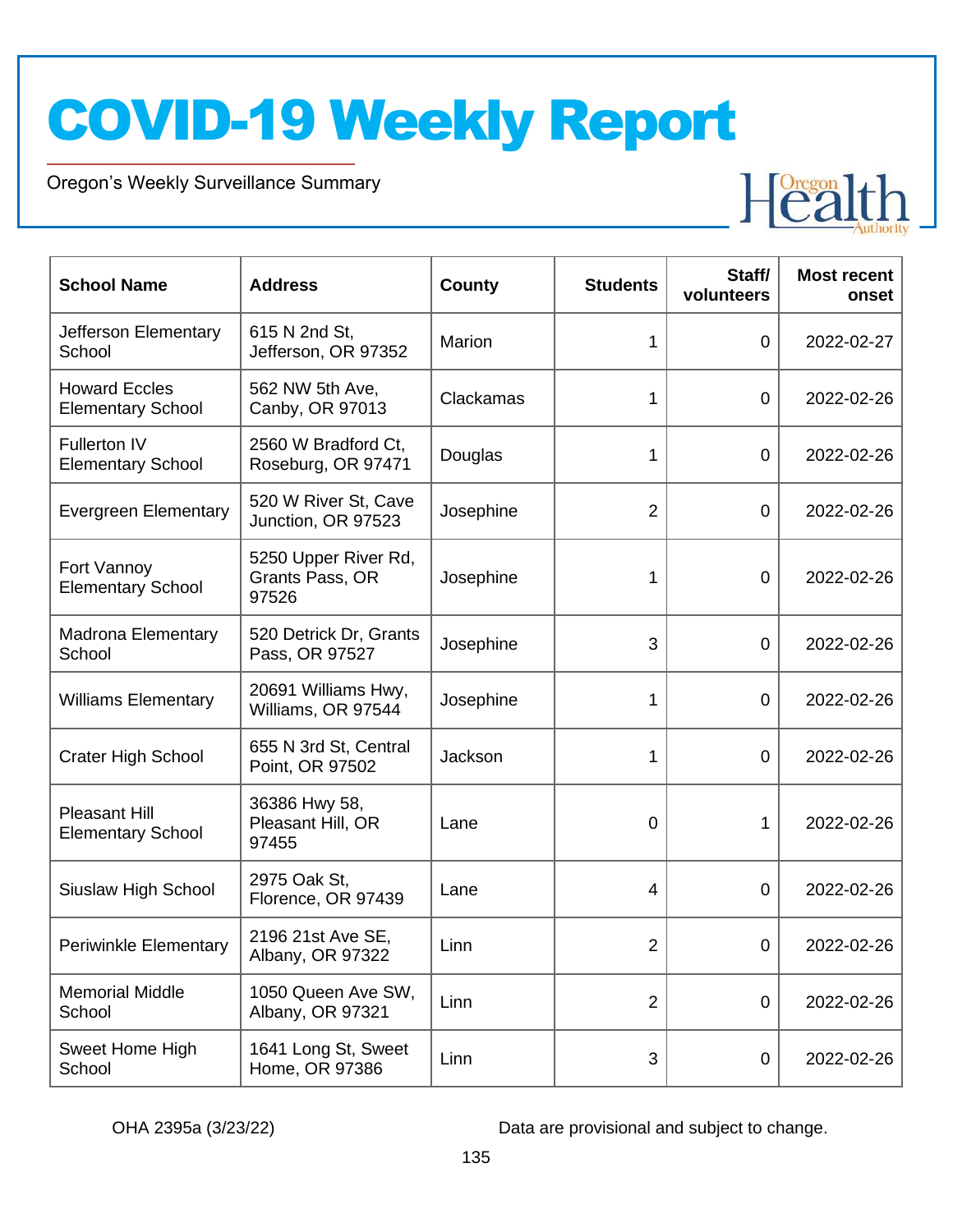Oregon's Weekly Surveillance Summary

Novel Coronavirus (COVID-19)



| <b>School Name</b>                          | <b>Address</b>                                        | <b>County</b> | <b>Students</b> | Staff/<br>volunteers | <b>Most recent</b><br>onset |
|---------------------------------------------|-------------------------------------------------------|---------------|-----------------|----------------------|-----------------------------|
| <b>Ontario High School</b>                  | 1115 W. Idaho Ave,<br>Ontario, OR 97914               | Malheur       | 1               | $\overline{0}$       | 2022-02-26                  |
| The Dalles High<br>School                   | 220 E 10th St, The<br>Dalles, OR 97058                | Wasco         | 1               | $\overline{0}$       | 2022-02-25                  |
| <b>Warren Elementary</b><br>School          | 34555 Berg Rd,<br>Warren, OR 97053                    | Columbia      | 1               | $\mathbf 0$          | 2022-02-25                  |
| Scappoose Middle<br>School                  | 52265 S Columbia<br>River Hwy,<br>Scappoose, OR 97056 | Columbia      | 1               | $\mathbf 0$          | 2022-02-25                  |
| St. Helens Middle<br>School                 | 354 N 15th St, St<br><b>Helens, OR 97051</b>          | Columbia      | $\overline{2}$  | $\mathbf 0$          | 2022-02-25                  |
| Azalea Middle School                        | 505 Pacific Ave,<br>Brookings, OR 97415               | Curry         | $\overline{2}$  | $\mathbf 0$          | 2022-02-25                  |
| West Salem High<br>School                   | 1776 Titan Dr NW,<br>Salem, OR 97304                  | Polk          | $\overline{2}$  | $\mathbf 0$          | 2022-02-25                  |
| Jacksonville<br><b>Elementary School</b>    | 655 Hueners Ln,<br>Jacksonville, OR<br>97530          | Jackson       | $\overline{2}$  | $\overline{0}$       | 2022-02-25                  |
| International School of<br><b>Beaverton</b> | 17770 SW Blanton St,<br>Beaverton, OR 97078           | Washington    | 1               | $\mathbf 0$          | 2022-02-25                  |
| <b>Community Roots</b><br>School            | 229 Eureka Ave,<br>Silverton, OR 97381                | Marion        | 1               | $\overline{0}$       | 2022-02-25                  |
| Good Shepherd<br>School                     | 28986 SE Haley Rd,<br>Boring, OR 97009                | Clackamas     | 0               | 1                    | 2022-02-25                  |
| Oak Elementary                              | 3610 Oak St SE,<br>Albany, OR 97322                   | Linn          | 1               | $\overline{0}$       | 2022-02-25                  |
| Seven Oak Middle<br>School                  | 550 Cascade Dr,<br>Lebanon, OR 97355                  | Linn          | 4               | $\mathbf 0$          | 2022-02-25                  |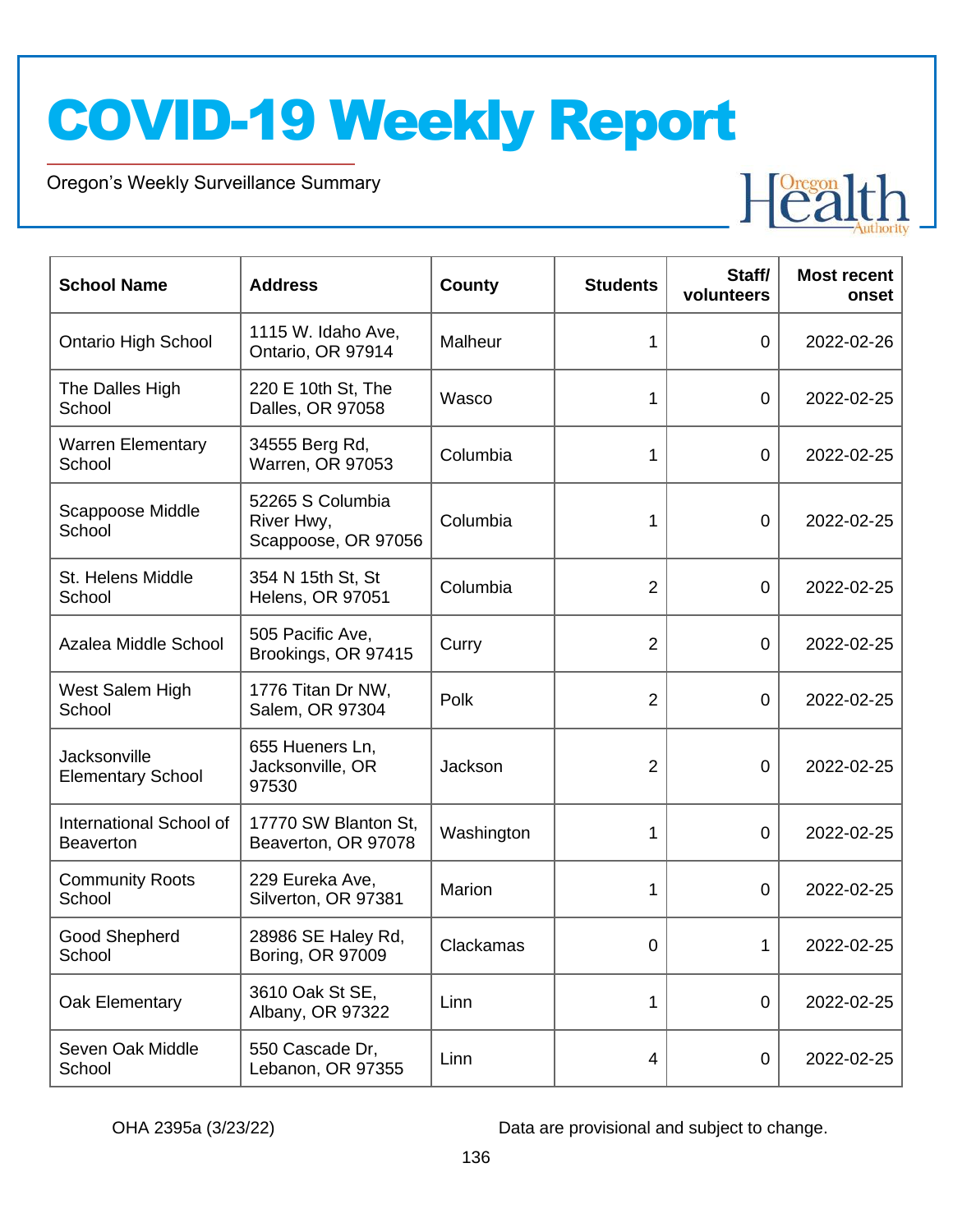Oregon's Weekly Surveillance Summary

Novel Coronavirus (COVID-19)



| <b>School Name</b>                        | <b>Address</b>                                        | County       | <b>Students</b> | Staff/<br>volunteers | <b>Most recent</b><br>onset |
|-------------------------------------------|-------------------------------------------------------|--------------|-----------------|----------------------|-----------------------------|
| Lebanon High School                       | 1700 S 5th St,<br>Lebanon, OR 97355                   | Linn         | $\overline{7}$  | 0                    | 2022-02-25                  |
| <b>Franklin School</b>                    | 750 NW 18th St,<br>Corvallis, OR 97330                | Benton       | 1               | 0                    | 2022-02-24                  |
| Parkside Elementary                       | 735 SW Wagner<br>Meadows Dr, Grants<br>Pass, OR 97526 | Josephine    | 1               | $\overline{0}$       | 2022-02-24                  |
| Glendale SD 77                            | 10598 Azalea Glen<br>Rd, Glendale, OR<br>97442        | Douglas      | 1               | $\overline{0}$       | 2022-02-24                  |
| John C. Fremont<br>Middle School          | 850 W Keady Ct,<br>Roseburg, OR 97471                 | Douglas      | 1               | $\overline{0}$       | 2022-02-24                  |
| Lewis & Clark<br><b>Elementary School</b> | 111 S 9th St, St<br><b>Helens, OR 97051</b>           | Columbia     | 1               | $\overline{0}$       | 2022-02-24                  |
| <b>Gilchrist Elementary</b><br>School     | 201 Mountain View Dr,<br>Gilchrist, OR 97737          | Klamath      | 1               | $\overline{0}$       | 2022-02-24                  |
| Shasta Middle School                      | 4656 Barger Dr,<br>Eugene, OR 97402                   | Lane         | 1               | $\overline{0}$       | 2022-02-24                  |
| <b>Sunrise Elementary</b><br>School       | 730 19th Ave SE,<br>Albany, OR 97322                  | Linn         | 1               | $\overline{0}$       | 2022-02-24                  |
| Green Acres<br><b>Elementary School</b>   | 700 S 10th St,<br>Lebanon, OR 97355                   | Linn         | 1               | $\overline{0}$       | 2022-02-24                  |
| <b>Hamilton Creek</b><br>School           | 32135 Berlin Rd,<br>Lebanon, OR 97355                 | Linn         | 2               | 0                    | 2022-02-24                  |
| South Baker<br>Intermediate               | 1285 3rd St, Baker<br>City, OR 97814                  | <b>Baker</b> | 1               | $\overline{0}$       | 2022-02-24                  |
| Jefferson Middle<br>School                | 2180 Talbot Rd,<br>Jefferson, OR 97352                | Marion       | 1               | $\overline{0}$       | 2022-02-24                  |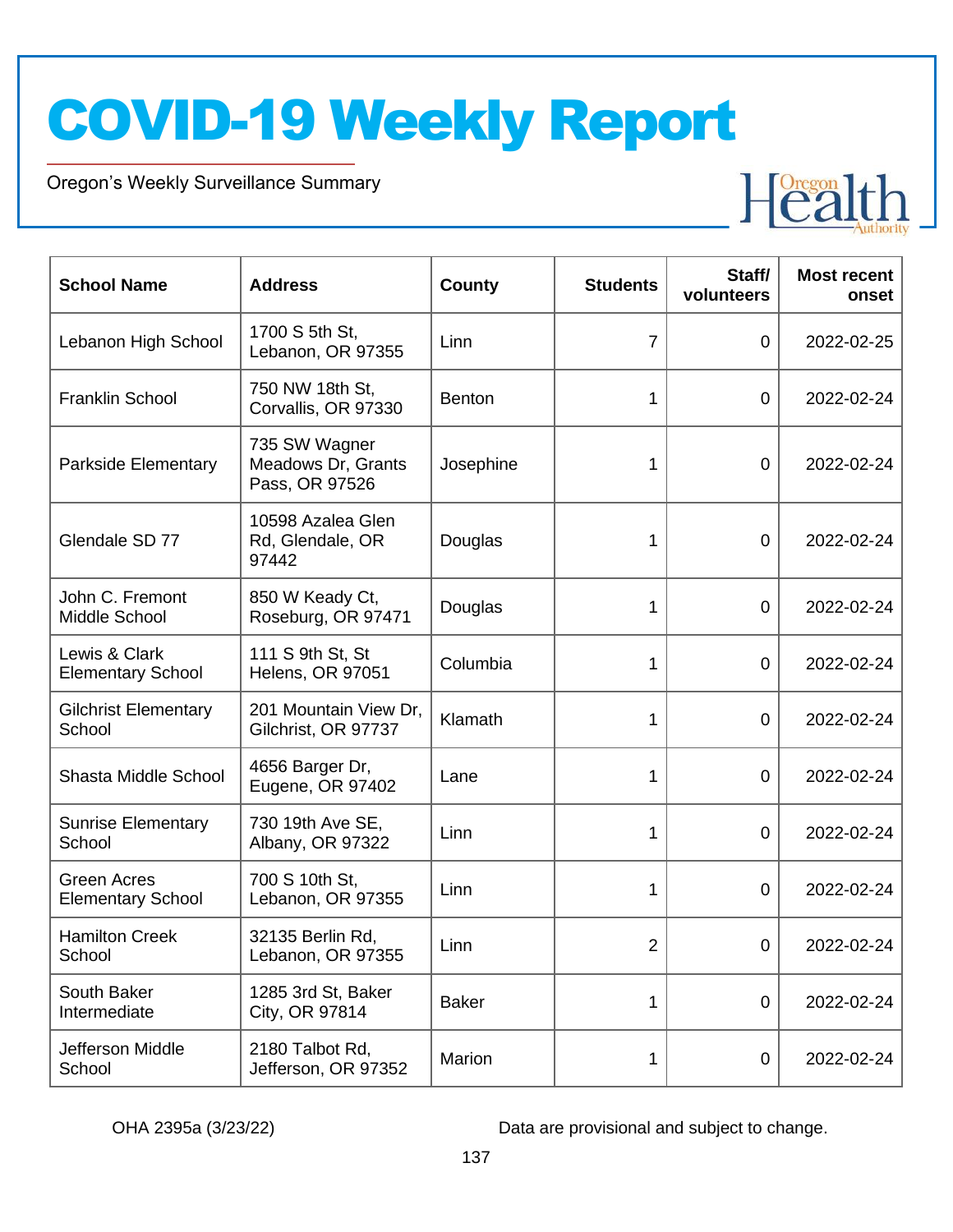Oregon's Weekly Surveillance Summary

Novel Coronavirus (COVID-19)



| <b>School Name</b>                     | <b>Address</b>                                        | <b>County</b>     | <b>Students</b> | Staff/<br>volunteers | <b>Most recent</b><br>onset |
|----------------------------------------|-------------------------------------------------------|-------------------|-----------------|----------------------|-----------------------------|
| <b>Tillamook Junior High</b><br>School | 3906 Alder Ln,<br>Tillamook, OR 97141                 | Tillamook         | 1               | $\overline{0}$       | 2022-02-23                  |
| Pacific Ridge<br>Elementary            | 2000 Spruce Dr,<br>Seaside, OR 97138                  | Clatsop           | 1               | $\overline{0}$       | 2022-02-23                  |
| <b>Hillcrest Elementary</b><br>School  | 1100 Maine St, North<br>Bend, OR 97459                | Coos              | 1               | $\overline{0}$       | 2022-02-23                  |
| Joseph Lane Middle<br>School           | 2153 NE Vine St.<br>Roseburg, OR 97470                | Douglas           | 1               | $\overline{0}$       | 2022-02-23                  |
| <b>Winston Middle</b><br>School        | 330 SE Thompson,<br>Winston, OR 97496                 | Douglas           | 1               | $\mathbf 0$          | 2022-02-23                  |
| Sutherlin High School                  | 500 E Fourth St,<br>Sutherlin, OR 97479               | Douglas           | $\mathbf{1}$    | $\mathbf 0$          | 2022-02-23                  |
| Oak Grove<br>Elementary                | 2150 SE Torbank Rd,<br>Milwaukie, OR 97222            | Clackamas         | 1               | 0                    | 2022-02-23                  |
| <b>Westside Elementary</b><br>School   | 3685 Belmont Dr,<br>Hood River, OR 97031              | <b>Hood River</b> | $\Omega$        | 1                    | 2022-02-23                  |
| <b>Hedrick Middle School</b>           | 1501 E Jackson St,<br>Medford, OR 97504               | Jackson           | $\overline{0}$  | 1                    | 2022-02-23                  |
| <b>Boeckman Creek</b><br>Primary       | 6700 SW Wilsonville<br>Road, Wilsonville, OR<br>97070 | Clackamas         | 1               | $\overline{0}$       | 2022-02-23                  |
| <b>Chiloquin Elementary</b><br>School  | 548 2nd Ave,<br>Chiloquin, OR 97624                   | Klamath           | 1               | $\Omega$             | 2022-02-23                  |
| St. Pius X                             | 1260 NW Saltzman<br>Rd, Portland, OR<br>97229         | Washington        | 1               | 0                    | 2022-02-23                  |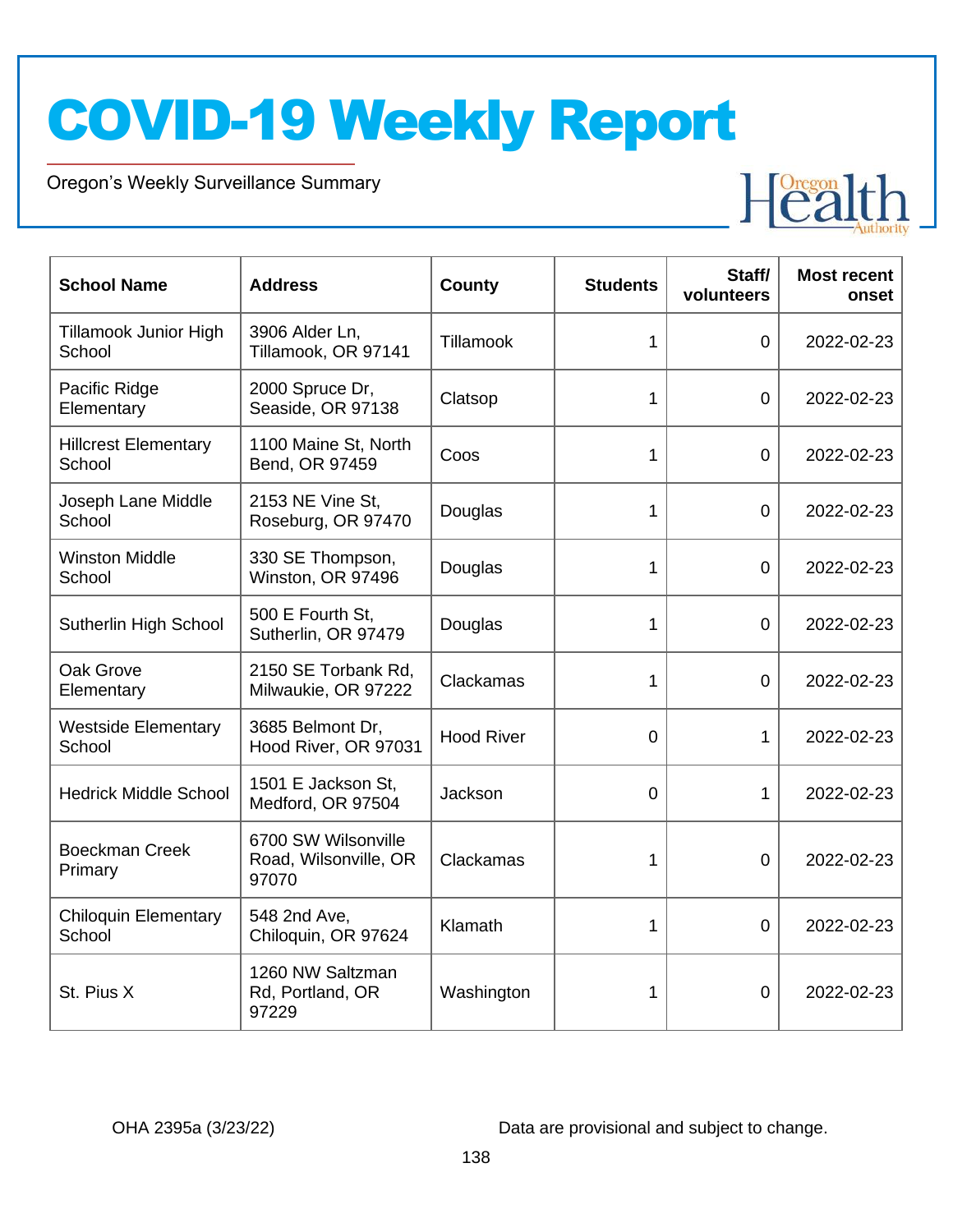Oregon's Weekly Surveillance Summary

Novel Coronavirus (COVID-19)



| <b>School Name</b>       | <b>Address</b>                                      | County    | <b>Students</b> | Staff/<br>volunteers | <b>Most recent</b><br>onset |
|--------------------------|-----------------------------------------------------|-----------|-----------------|----------------------|-----------------------------|
| <b>Holley Elementary</b> | 40336 Crawfordsville<br>Dr, Sweet Home, OR<br>97386 | Linn      |                 | 0                    | 2022-02-23                  |
| Washington<br>Elementary | 777 E Lincoln St,<br>Woodburn, OR 97071             | Marion    |                 |                      | 2022-02-23                  |
| Milwaukie High School    | 2301 SE Willard St,<br>Milwaukie, OR 97222          | Clackamas |                 | 0                    | 2022-02-23                  |
| Dallas High School       | 1250 Holman Ave,<br>Dallas, OR 97338                | Polk      |                 | 0                    | 2022-02-23                  |

#### **Table 8. Active school outbreaks**

*Schools reporting active COVID-19 outbreaks (n=2)*

| <b>School Name</b>                                 | <b>Address</b>                          | County | <b>Total Cases</b> | <b>Most recent</b><br>onset |
|----------------------------------------------------|-----------------------------------------|--------|--------------------|-----------------------------|
| <b>Career Technical</b><br><b>Education Center</b> | 3501 Portland Rd NE,<br>Salem, OR 97301 | Marion | ⌒                  | 2022-03-03                  |
| Oak Elementary<br>School, 2                        | 3610 Oak St SE,<br>Albany, OR 97322     | Linn   | 5                  | 2022-02-25                  |

#### **Table 9. Resolved school outbreaks**

*Schools reporting recently resolved COVID-19 outbreaks (n=54)*

| <b>School Name</b>          | <b>Address</b>                      | County    | <b>Total Cases</b> | <b>Most recent</b><br>onset |
|-----------------------------|-------------------------------------|-----------|--------------------|-----------------------------|
| West Linn High School       | 5464 W A St, West<br>Linn, OR 97068 | Clackamas | 4                  | 2022-02-18                  |
| Oak Elementary<br>School, 1 | 3610 Oak St SE,<br>Albany, OR 97322 | Linn      | 3                  | 2022-02-18                  |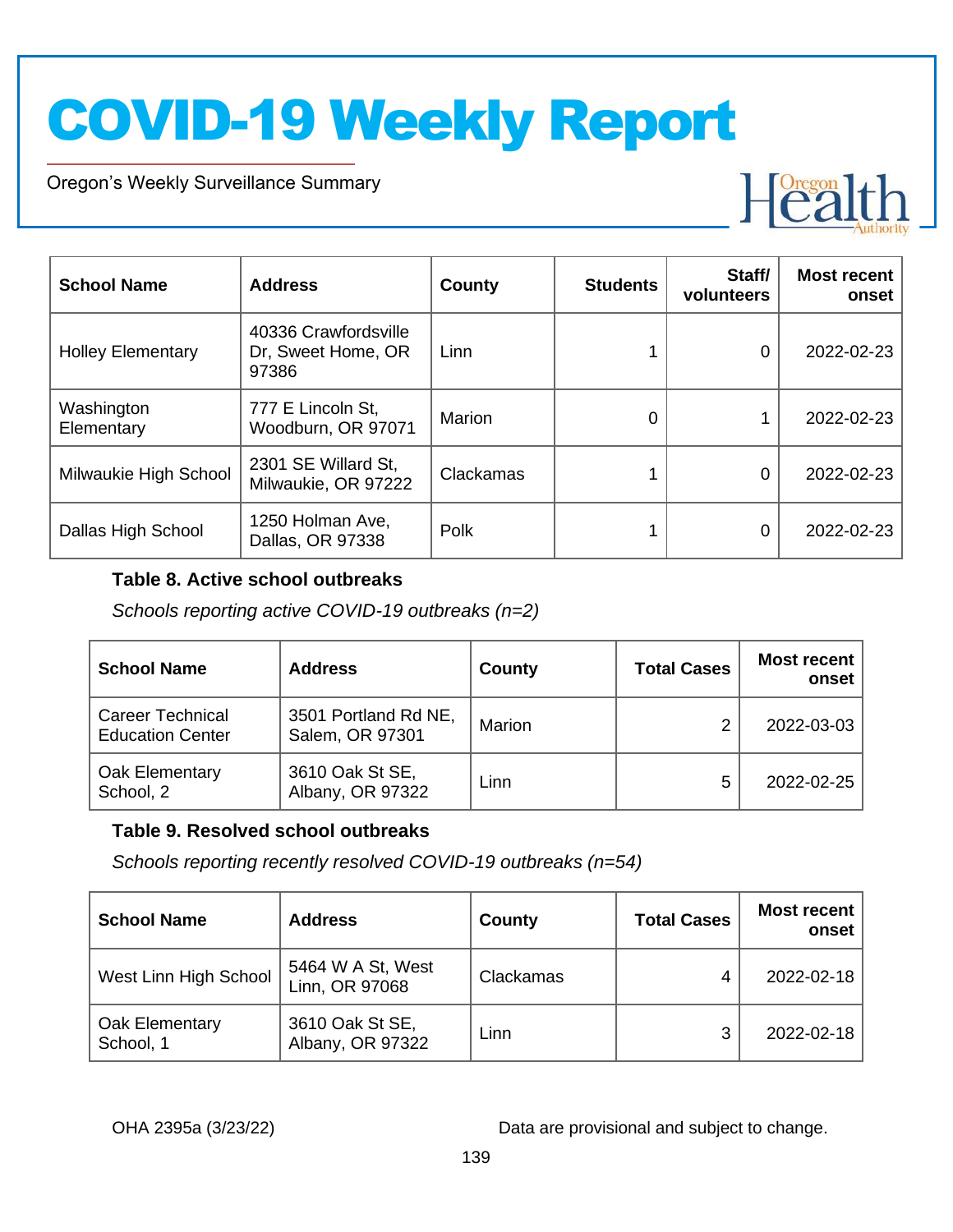Oregon's Weekly Surveillance Summary

Novel Coronavirus (COVID-19)

| <b>School Name</b>                                           | <b>Address</b>                                     | <b>County</b>    | <b>Total Cases</b> | <b>Most recent</b><br>onset |
|--------------------------------------------------------------|----------------------------------------------------|------------------|--------------------|-----------------------------|
| Otto Petersen<br>Elementary School, 10                       | 52050 SE 3rd St,<br>Scappoose, OR 97056            | Columbia         | $\overline{4}$     | 2022-02-15                  |
| <b>Portland Arthur</b><br>Academy, 3                         | 7507 SE Yamhill St B,<br>Portland, OR 97215        | Multnomah        | 6                  | 2022-02-14                  |
| <b>Whitworth Elementary</b><br>School                        | 1151 SE Miller Ave,<br>Dallas, OR 97338            | Polk             | $\overline{2}$     | 2022-02-14                  |
| De La Salle North<br><b>Catholic High School</b>             | 4300 NE Killingsworth<br>St, Portland, OR<br>97218 | Multnomah        | $\overline{7}$     | 2022-02-13                  |
| Edwin Brown<br><b>Education Center</b>                       | 850 W Antler Ave,<br>Redmond, OR 97756             | <b>Deschutes</b> | 8                  | 2022-02-11                  |
| Otto Petersen<br>Elementary School, 8                        | 52050 SE 3rd St,<br>Scappoose, OR 97056            | Columbia         | $\overline{4}$     | 2022-02-10                  |
| John Wetten<br>Elementary School, 7                          | 250 E Exeter St,<br>Gladstone, OR 97027            | Clackamas        | $\overline{2}$     | 2022-02-10                  |
| <b>Morrison Campus</b><br>Alternative                        | 1251 Main St, Dallas,<br>OR 97338                  | Polk             | 3                  | 2022-02-09                  |
| <b>Three Sisters</b><br><b>Adventist Christian</b><br>School | 21155 Tumalo Rd,<br>Bend, OR 97701                 | <b>Deschutes</b> | 8                  | 2022-02-08                  |
| Otto Petersen<br>Elementary School, 9                        | 52050 SE 3rd St,<br>Scappoose, OR 97056            | Columbia         | 3                  | 2022-02-08                  |
| <b>Holy Redeemer</b><br>Catholic School, 1                   | 127 N Rosa Parks<br>Way, Portland, OR<br>97217     | Multnomah        | 5                  | 2022-02-08                  |
| <b>Holy Redeemer</b><br>Catholic School, 3                   | 127 N Rosa Parks<br>Way, Portland, OR<br>97217     | Multnomah        | 8                  | 2022-02-08                  |

OHA 2395a (3/23/22) Data are provisional and subject to change.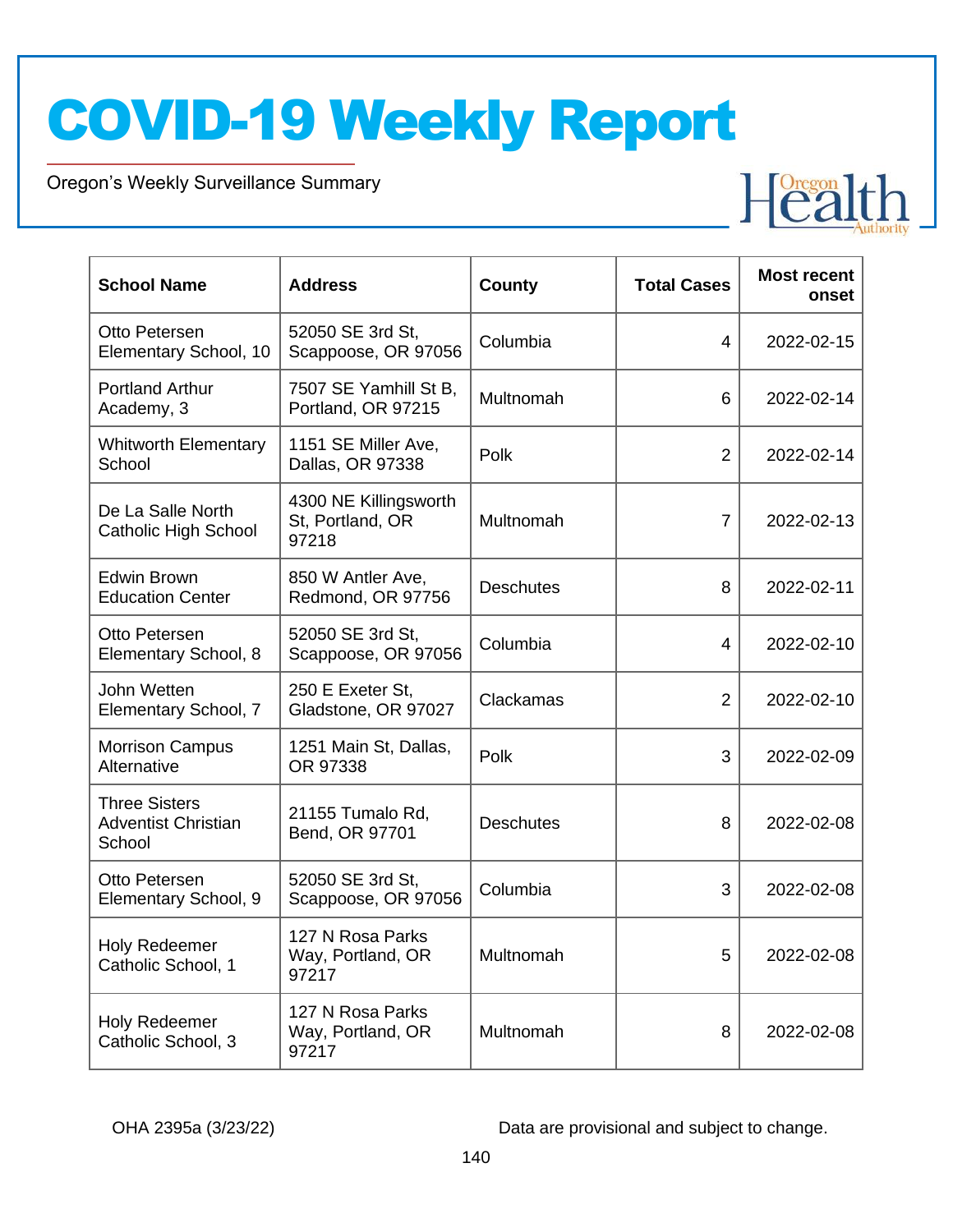Oregon's Weekly Surveillance Summary

Novel Coronavirus (COVID-19)

| <b>School Name</b>                     | <b>Address</b>                                    | <b>County</b>    | <b>Total Cases</b> | <b>Most recent</b><br>onset |
|----------------------------------------|---------------------------------------------------|------------------|--------------------|-----------------------------|
| Otto Petersen<br>Elementary School, 2  | 52050 SE 3rd St.<br>Scappoose, OR 97056           | Columbia         | 8                  | 2022-02-07                  |
| Otto Petersen<br>Elementary School, 7  | 52050 SE 3rd St,<br>Scappoose, OR 97056           | Columbia         | 3                  | 2022-02-07                  |
| <b>Takena Elementary</b><br>School     | 1210 SW 12th Ave,<br>Albany, OR 97321             | Linn             | 3                  | 2022-02-07                  |
| <b>McBride Elementary</b><br>School, 1 | 2774 Columbia Blvd,<br>St Helens, OR 97051        | Columbia         | $\overline{4}$     | 2022-02-06                  |
| <b>McBride Elementary</b><br>School, 2 | 2774 Columbia Blvd,<br>St Helens, OR 97051        | Columbia         | $\overline{7}$     | 2022-02-06                  |
| <b>Obsidian Middle</b><br>School       | 1335 SW Obsidian<br>Ave, Redmond, OR<br>97756     | <b>Deschutes</b> | $\overline{2}$     | 2022-02-06                  |
| <b>Ridgeview High</b><br>School, 4     | 4555 SW Elkhorn Ave,<br>Redmond, OR 97756         | <b>Deschutes</b> | 3                  | 2022-02-05                  |
| <b>Gresham Arthur</b><br>Academy, 2    | 1890 NE Cleveland<br>Ave, Gresham, OR<br>97030    | Multnomah        | $\overline{4}$     | 2022-02-04                  |
| <b>Redmond Proficiency</b><br>Academy  | 657 SW Glacier Ave<br>#2710, Redmond, OR<br>97756 | <b>Deschutes</b> | $\overline{2}$     | 2022-02-04                  |
| <b>Portland Arthur</b><br>Academy, 1   | 7507 SE Yamhill St B.<br>Portland, OR 97215       | Multnomah        | 6                  | 2022-02-04                  |
| <b>Portland Arthur</b><br>Academy, 2   | 7507 SE Yamhill St B,<br>Portland, OR 97215       | Multnomah        | 6                  | 2022-02-03                  |
| Santiam High School                    | 300 SW Cedar St, Mill<br>City, OR 97360           | Linn             | $\overline{2}$     | 2022-02-03                  |

OHA 2395a (3/23/22) Data are provisional and subject to change.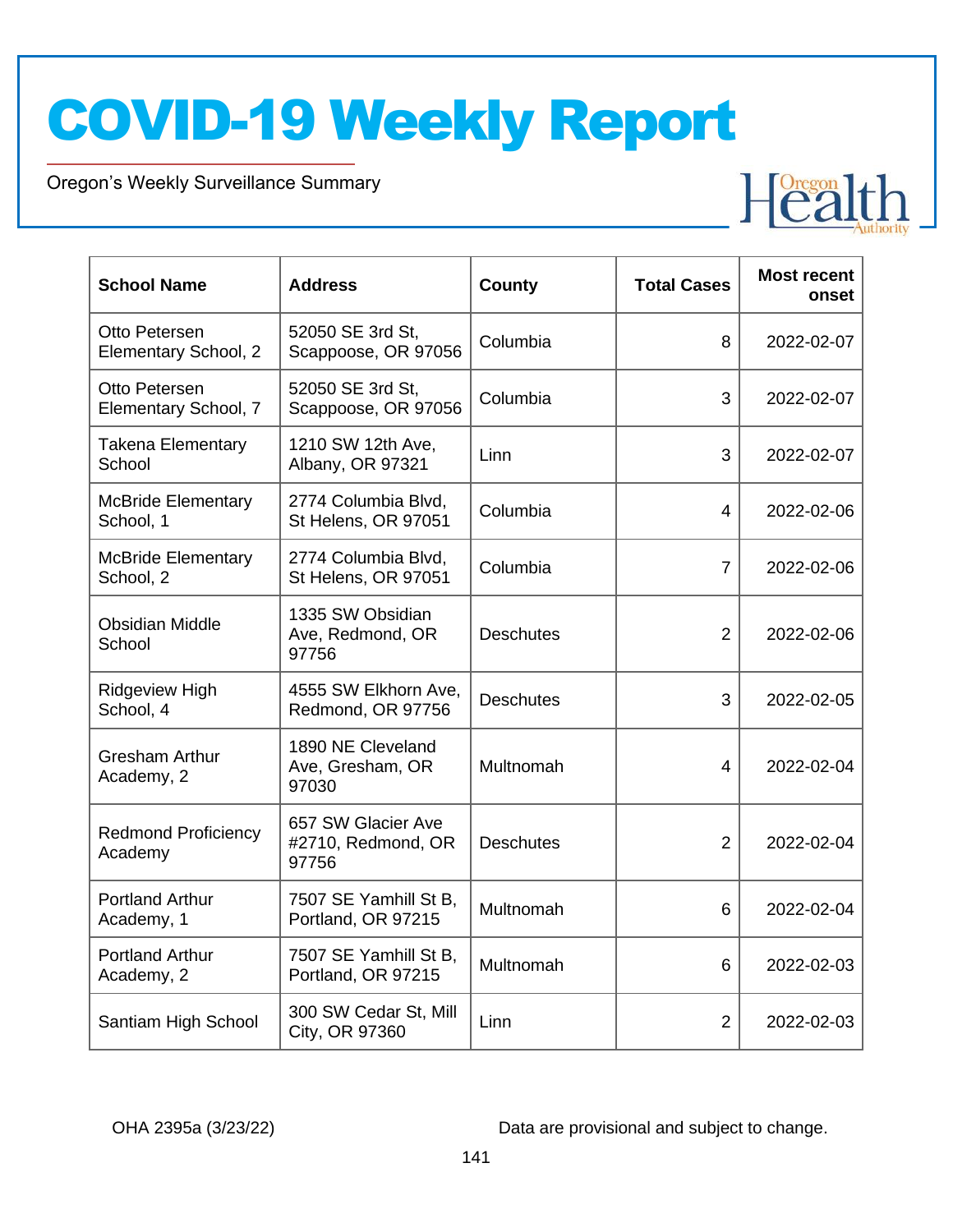Oregon's Weekly Surveillance Summary

Novel Coronavirus (COVID-19)

| <b>School Name</b>                               | <b>Address</b>                                 | <b>County</b> | <b>Total Cases</b> | <b>Most recent</b><br>onset |
|--------------------------------------------------|------------------------------------------------|---------------|--------------------|-----------------------------|
| Otto Petersen<br>Elementary School, 11           | 52050 SE 3rd St,<br>Scappoose, OR 97056        | Columbia      | $\overline{2}$     | 2022-02-02                  |
| St. Helens High<br>School, 4                     | 2375 Gable Rd, St<br><b>Helens, OR 97051</b>   | Columbia      | 4                  | 2022-02-01                  |
| West Albany High<br>School                       | 2100 SW Elm St,<br>Albany, OR 97321            | Linn          | 5                  | 2022-02-01                  |
| <b>Grant Watts</b><br>Elementary School, 2       | 52000 SE 3rd Pl,<br>Scappoose, OR 97056        | Columbia      | 3                  | 2022-01-31                  |
| <b>Prairie City School</b>                       | 740 Overholt Ave,<br>Prairie City, OR 97869    | Grant         | $\overline{7}$     | 2022-01-31                  |
| Sauvie Island<br><b>Elementary School</b>        | 14445 NW Charlton<br>Rd, Portland, OR<br>97231 | Multnomah     | 3                  | 2022-01-31                  |
| Ventura Park<br><b>Elementary School</b>         | 145 SE 117th Ave,<br>Portland, OR 97216        | Multnomah     | $\overline{7}$     | 2022-01-31                  |
| St. Luke Catholic<br>School                      | 529 Harrison St,<br>Woodburn, OR 97071         | Marion        | 3                  | 2022-01-31                  |
| <b>Holy Redeemer</b><br>Catholic School, 2       | 127 N Rosa Parks<br>Way, Portland, OR<br>97217 | Multnomah     | 3                  | 2022-01-31                  |
| John Wetten<br>Elementary School, 5              | 250 E Exeter St,<br>Gladstone, OR 97027        | Clackamas     | 4                  | 2022-01-31                  |
| John Wetten<br>Elementary School, 6              | 250 E Exeter St,<br>Gladstone, OR 97027        | Clackamas     | $\overline{2}$     | 2022-01-31                  |
| <b>Philander Lee</b><br><b>Elementary School</b> | 1110 S Ivy St, Canby,<br>OR 97013              | Clackamas     | 3                  | 2022-01-31                  |
| <b>Portland Arthur</b><br>Academy, 5             | 7507 SE Yamhill St B,<br>Portland, OR 97215    | Multnomah     | 8                  | 2022-01-31                  |

OHA 2395a (3/23/22) Data are provisional and subject to change.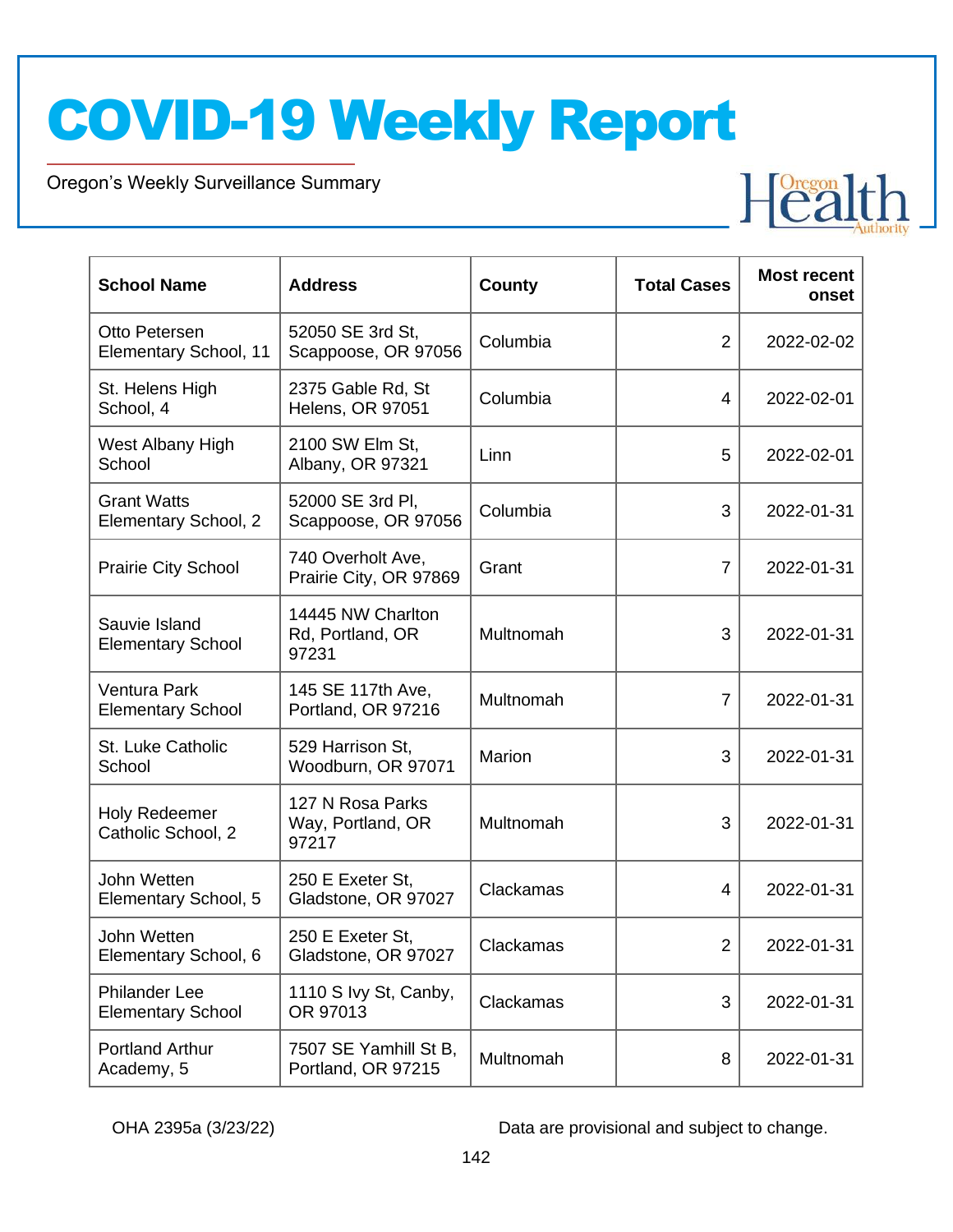Oregon's Weekly Surveillance Summary

Novel Coronavirus (COVID-19)

| <b>School Name</b>                                    | <b>Address</b>                                   | <b>County</b>    | <b>Total Cases</b> | <b>Most recent</b><br>onset |
|-------------------------------------------------------|--------------------------------------------------|------------------|--------------------|-----------------------------|
| Otto Petersen<br>Elementary School, 6                 | 52050 SE 3rd St,<br>Scappoose, OR 97056          | Columbia         | $\overline{2}$     | 2022-01-30                  |
| <b>Waverly Elementary</b><br>School                   | 425 SE Columbus St,<br>Albany, OR 97321          | Linn             | 5                  | 2022-01-30                  |
| <b>Sunset Primary</b><br>School                       | 2351 Oxford Street,<br>West Linn, OR 97068       | Clackamas        | 4                  | 2022-01-30                  |
| <b>Ridgeview High</b><br>School, 3                    | 4555 SW Elkhorn Ave,<br>Redmond, OR 97756        | <b>Deschutes</b> | 5                  | 2022-01-30                  |
| <b>Sisters Elementary</b><br>School                   | 611 E Cascade Ave,<br>Sisters, OR 97759          | <b>Deschutes</b> | 11                 | 2022-01-30                  |
| Lewis and Clark<br>Elementary                         | 111 S 9th St, St<br><b>Helens, OR 97051</b>      | Columbia         | 3                  | 2022-01-29                  |
| La Salle Catholic<br><b>College Preparatory</b>       | 11999 SE Fuller Rd.<br>Milwaukie, OR 97222       | Clackamas        | 6                  | 2022-01-29                  |
| Knight Elementary<br>School                           | 501 N Grant St,<br>Canby, OR 97013               | Clackamas        | 4                  | 2022-01-29                  |
| Otto Petersen<br>Elementary School, 5                 | 52050 SE 3rd St,<br>Scappoose, OR 97056          | Columbia         | $\overline{2}$     | 2022-01-28                  |
| <b>River Mill Elementary</b><br>School                | 850 N Broadway St,<br>Estacada, OR 97023         | Clackamas        | 8                  | 2022-01-28                  |
| Hidden Valley High<br>School                          | 651 Murphy Creek Rd,<br>Grants Pass, OR<br>97527 | Josephine        | $\overline{2}$     | 2022-01-28                  |
| <b>Grant Watts</b><br>Elementary School, 1            | 52000 SE 3rd Pl,<br>Scappoose, OR 97056          | Columbia         | 5                  | 2022-01-27                  |
| <b>Portland Christian</b><br><b>Elementary School</b> | 11845 SE Market St,<br>Portland, OR 97216        | Multnomah        | 3                  | 2022-01-27                  |

OHA 2395a (3/23/22) Data are provisional and subject to change.